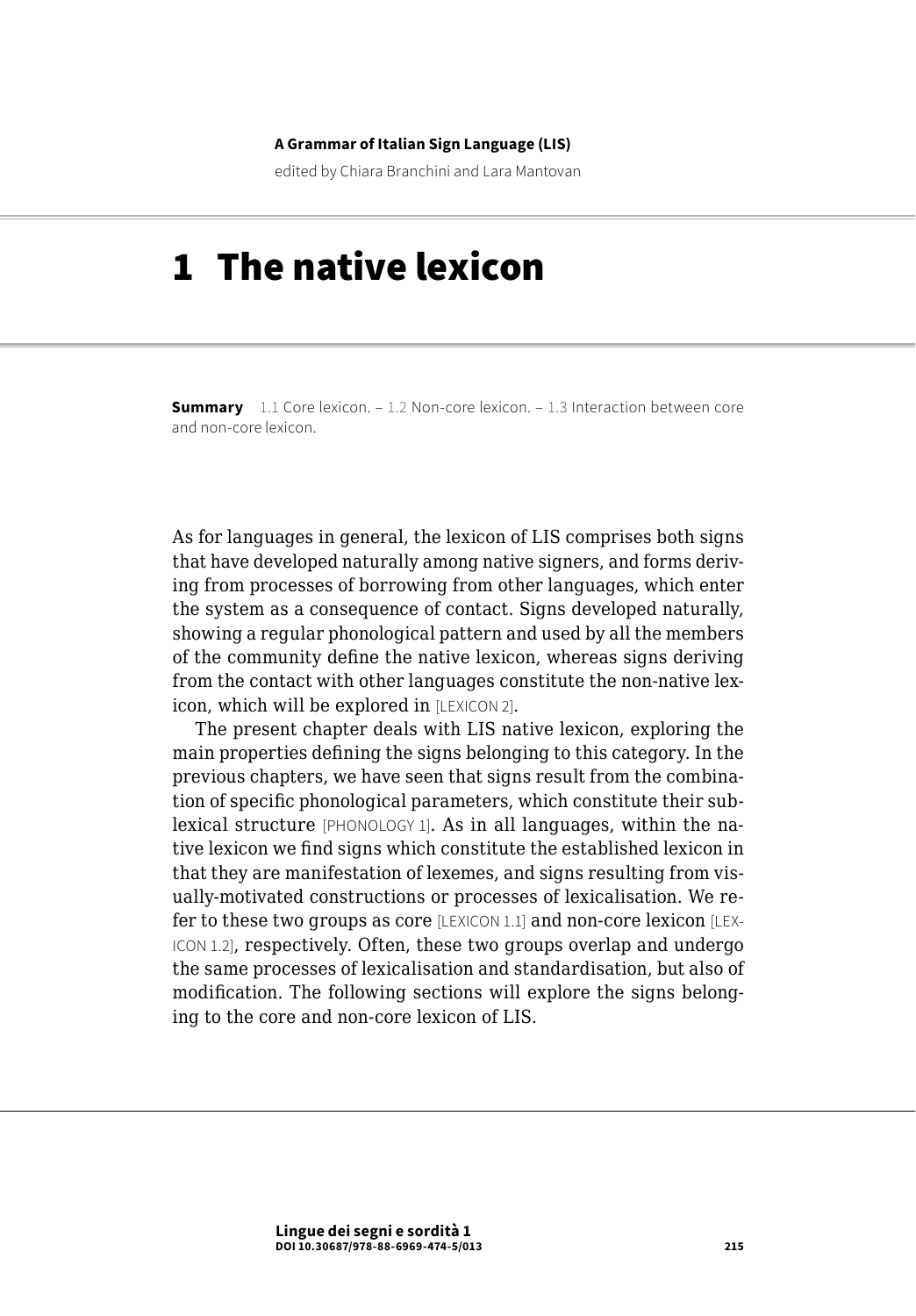## <span id="page-1-0"></span>**1.1 Core lexicon**

The core lexicon includes all the signs listed in the mental lexicon of signers.

In general, signs belonging to this category display a lesser degree of iconicity, namely their meaning can be largely unrelated to form, and they are fixed, in that they do not display modifications of their phonological parameters, which are discrete and categorical. The only phonological modification they display is allophonic variation, referring to the possibility of employing two slightly different handshapes for the same sign, with no change in meaning. For instance, in some cases, handshape closed 5 with crossed thumb (a) might be used instead of closed 5 with adducted thumb (b).



a. Closed 5 with crossed thumb



b. Closed 5 with adducted thumb

Signs belonging to the core lexicon are the result of formational processes starting from real-word observations, visual perception and linguistic knowledge, which combine the sign language-specific formational parameters and results in signs that can eventually become conventionalised, or being abandoned. Conventionalised signs are those found in their citation form within the language dictionary, used by all the members of the linguistic community. Therefore, to the core lexicon of LIS belong those signs whose sublexical structure is made up of the phonological parameters defining LIS phonology, which are: handshape, location, orientation and movement [PHONOLOGY 1].

Signs belonging to the core lexicon can be one- or two-handed signs, which are further divided between symmetrical (a) and asymmetrical signs (b) [PHONOLOGY 1.4].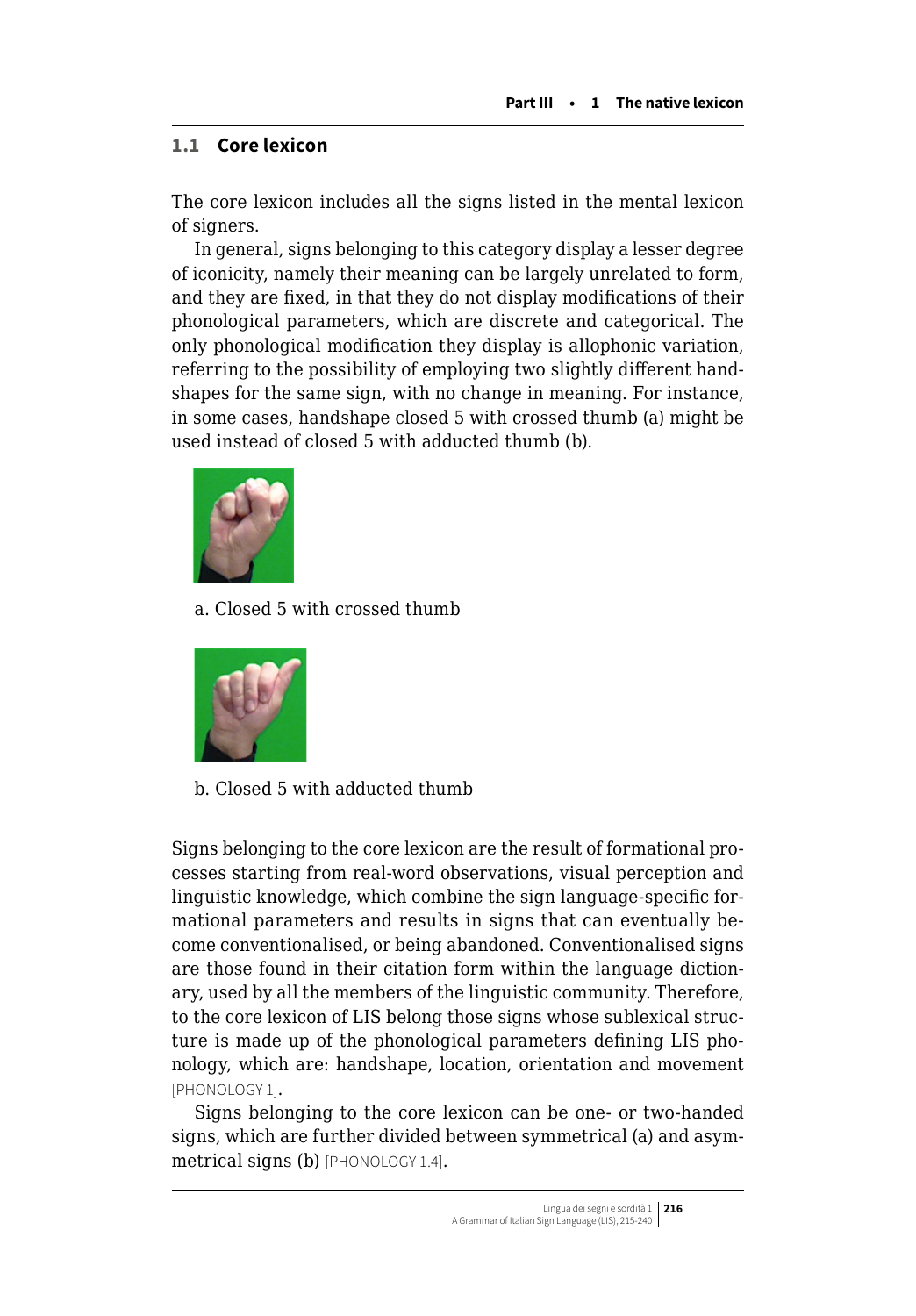

a. house



b. colour

Symmetrical signs respect the Symmetry Condition, which states that if both hands move independently, they have to display the same handshape and location, the same or symmetrical orientation and the same or alternating movement. Asymmetrical signs, instead, are regulated by the Dominance Constraint, which states that if the hands have different handshapes, then one hand articulates the movement while the other one is passive and displays a handshape that belongs to a restricted set. The handshapes selected for the non-dominant hand in asymmetrical signs in LIS are reported below (see [PHONOL-OGY 1.4.2] for further details).



**Table 1** Non-dominant handshapes found in asymmetrical two-handed signs in LIS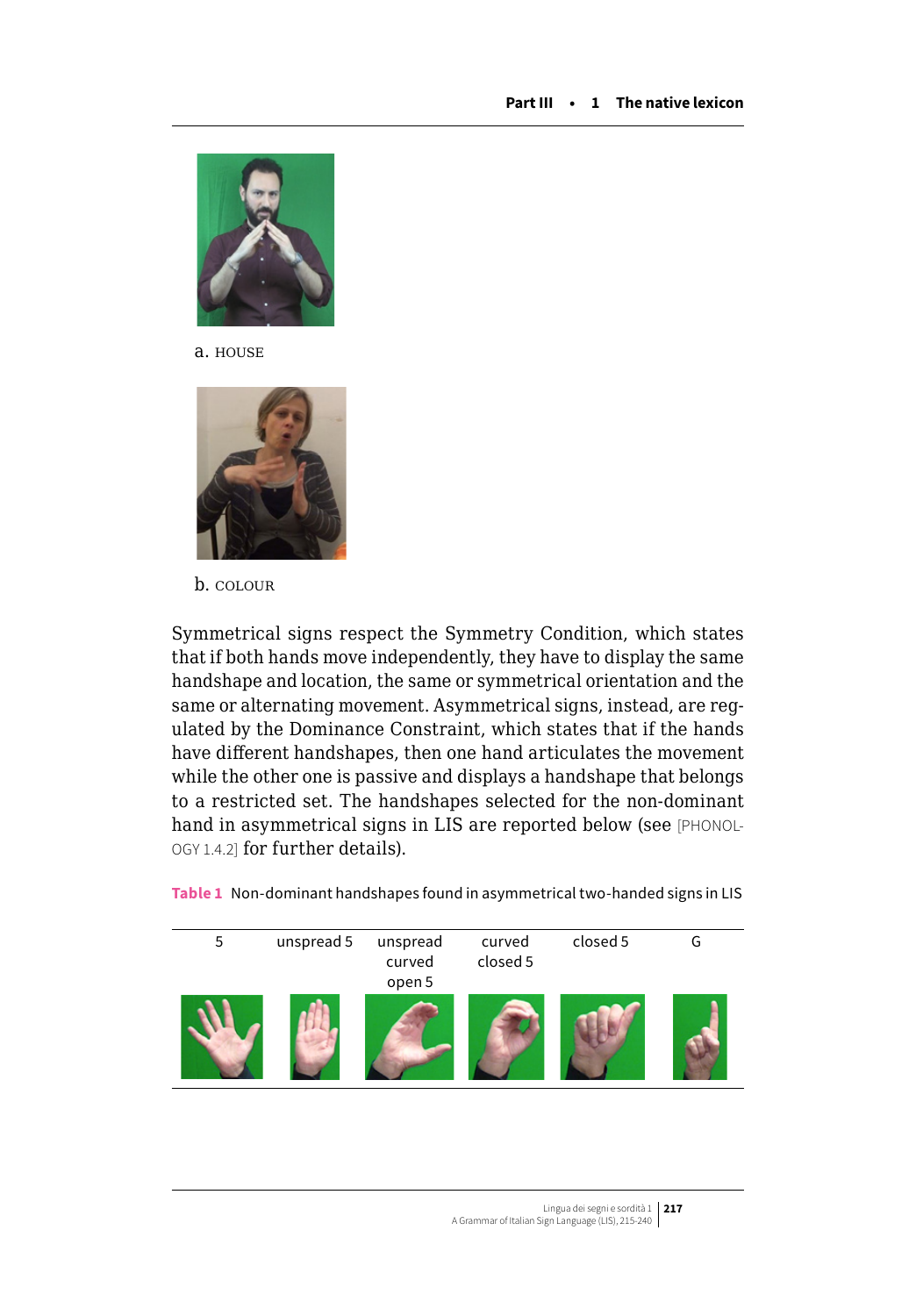Core lexicon signs can also be classified considering their point of articulation: on the signer's body (a) or in the neutral space (b). The two classes of nouns, invariable and inflectional respectively, display different morphosyntactic properties (see [LEXICON 3.1] and [MORPHOL-OGY 4] for further details]).



a. bird



b. shoe

The signs illustrated so far are simple signs. However, signs belonging to the core lexicon can also be compounds. We provide an illustrative example below (see [MORPHOLOGY 1] for further details).



sweet^SASS(curved open L): 'round' 'Cake'

Signs belonging to the core lexicon display specific morphophonological and semantic properties, which distinguish them from non-core lexicon signs [LEXICON 1.2].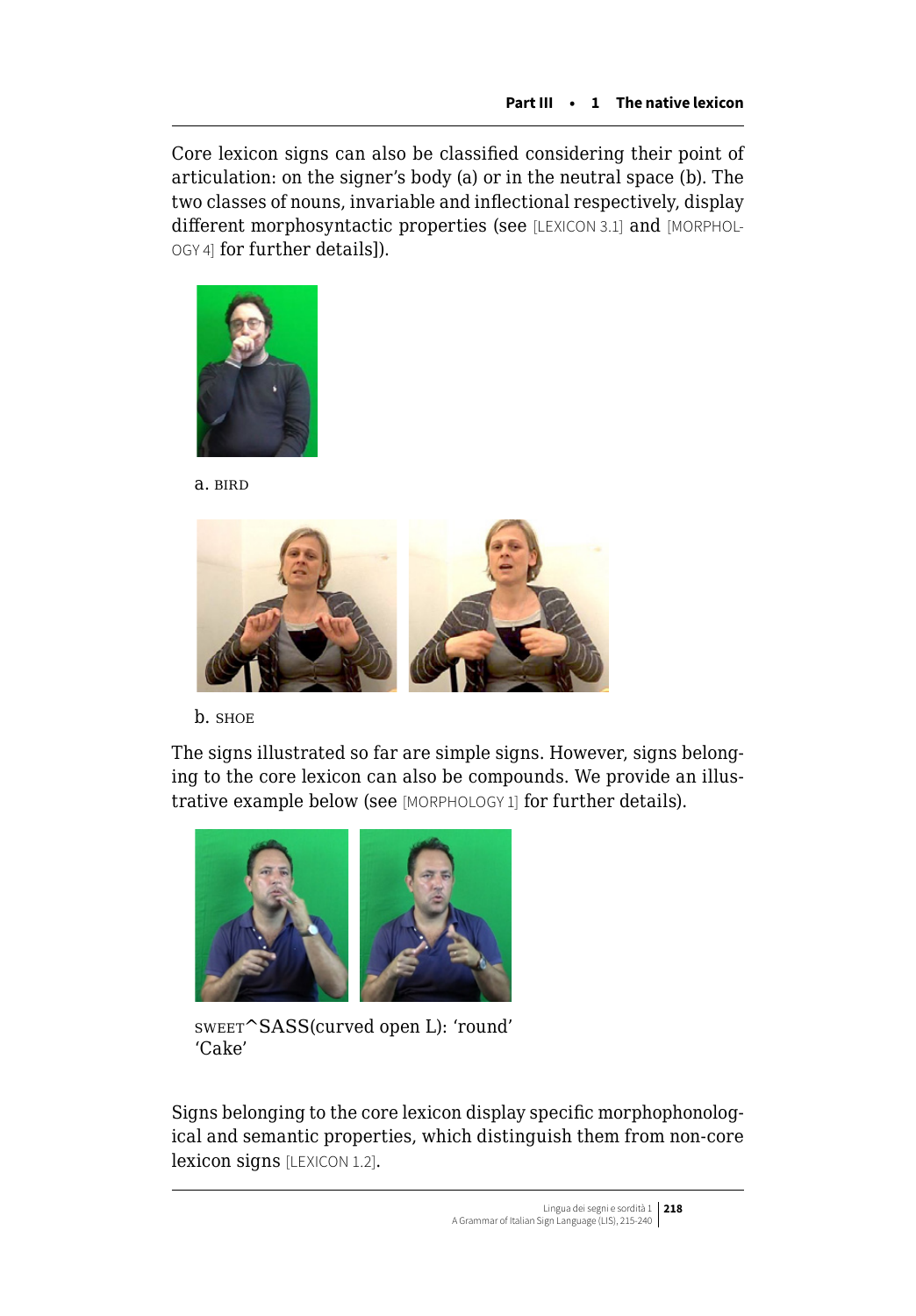As already mentioned, core signs result from the combination of phonological units, i.e. the phonological parameters, which are discrete and categorical. In other words, each unit is used in an arbitrary and contrastive manner, as described in [PHONOLOGY 1]. It follows that a change in one feature leads to a change of meaning, thus creating a minimal pair. In minimal pairs, two signs share all the phonological parameters but one, resulting in two different signs with two different meanings. In the example below, the two signs differ only in their point of articulation: on the mouth for speak (a), on the upper face for  $BE$  FAMILIAR (b).



a. speak



b. BE\_FAMILIAR

Moreover, in core signs the use of space is arbitrary in that it does not represent the real space. In fact, movement and point of articulation are crucial for the realisation of nominal [MORPHOLOGY 4.1] and verbal agreement [MORPHOLOGY 3.1].

As far as meaning is concerned, in core lexicon signs are not directly understandable from their form in that meaning is non-compositional (i.e. the sublexical features forming the sign are discrete units and do not have a meaning on their own). Therefore, core lexicon signs are more arbitrary than non-core lexicon signs. In the majority of signs, there is no clear correspondence between the sign and the shape of the real entity.

Nevertheless, some LIS signs belonging to the core lexicon display a higher degree of iconicity because the selection of the handshape is visually motivated. Unspread 5 usually refers to flat closed surfac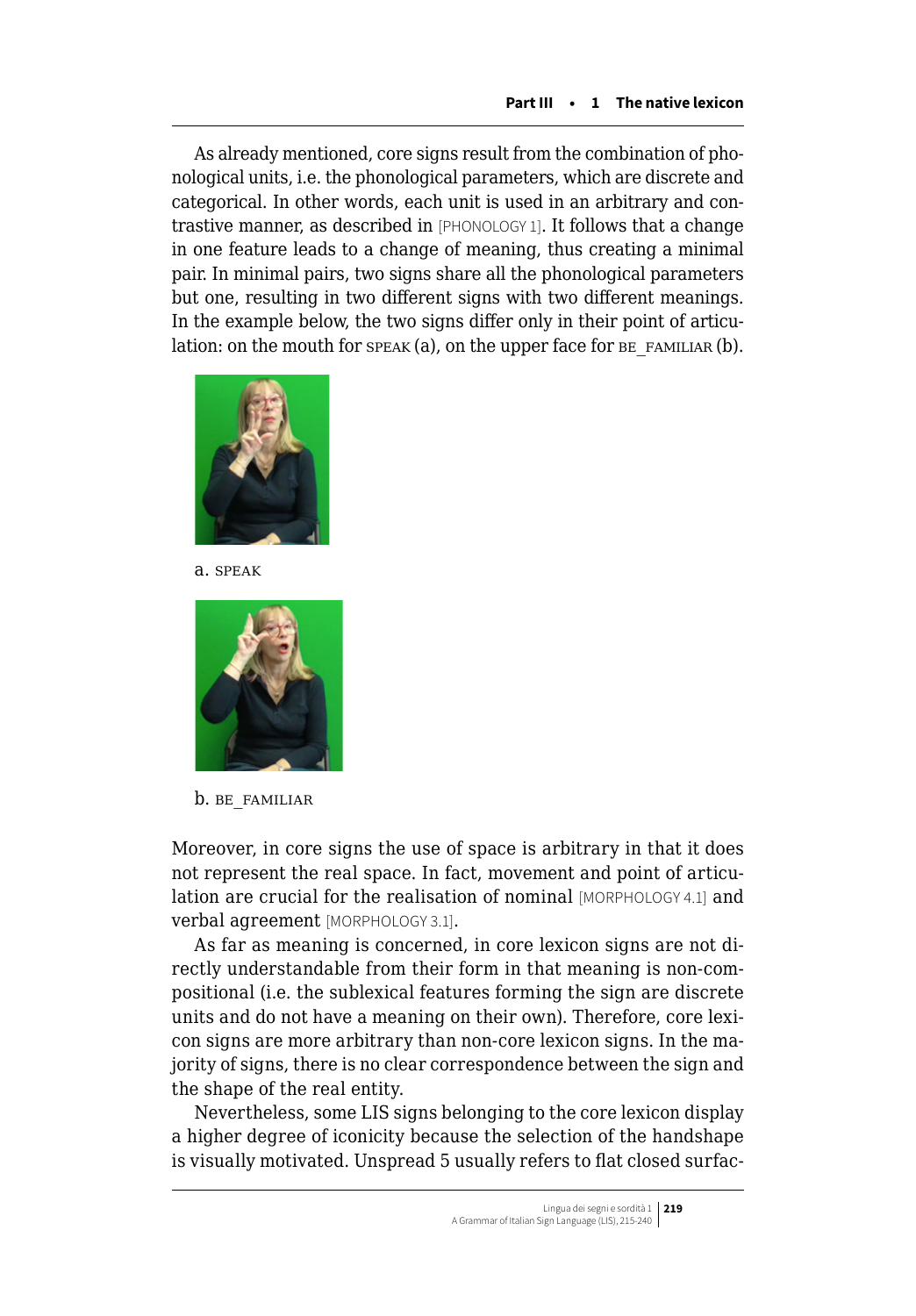es. F handshape represents small round entities or the grabbing of a very light and thin object. Closed 5 indicates the grabbing of a bag or suitcase [MORPHOLOGY 5]. Another kind of iconicity is found in signs that display overt semantic relation with their point of articulation: signs articulated near the head generally denote objects that can be put on it (HAT), or refer to activities of the mind (THINK, UNDERSTAND, IDEA, REMEMBER), as we can see in the sign for IDEA.



idea

Signs articulated near the eyes, ears, mouth and nose belong to the semantic spheres of sight, hearing, speaking or eating and smelling. For instance, in the example (a) below the sign for noise is articulated near the ear, whereas we see in (b) that the sign EAT is articulated near the mouth.







b. EAT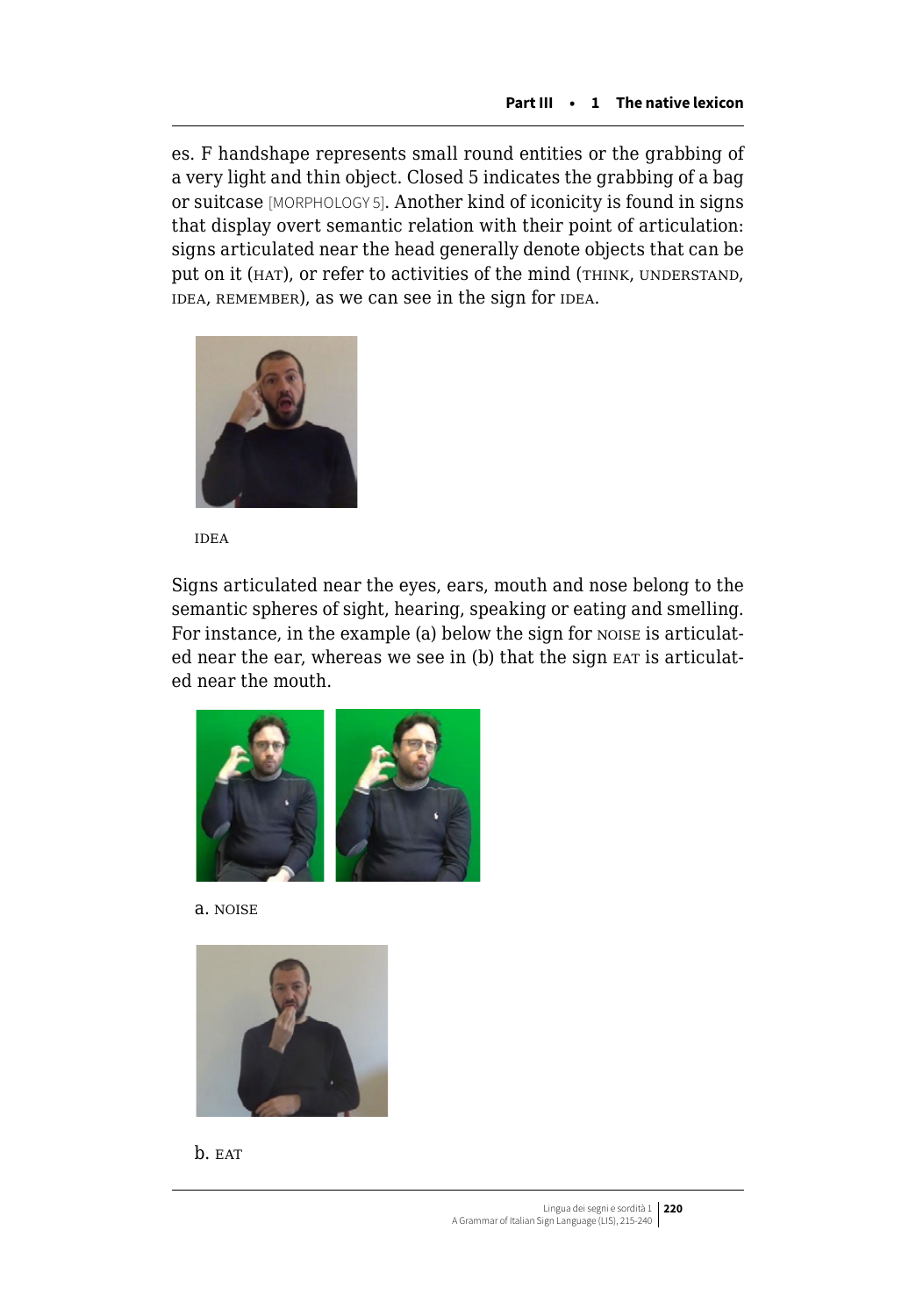The same holds true for signs articulated near the signer's chest, which are usually connected with emotions and feelings.



a. love



b. SATISFACTION

Signs belonging to the core lexicon undergo specific processes of transformation for ease of articulation, fluidity or historical/cultural changes (for instance, the old sign for 'telephone' has been substituted with the one for 'mobile phone', see [SOCIO-HISTORICAL BACKGROUND 4.4]. To illustrate, centralisation is a phonological process which consists in moving the articulation of signs, which were previously articulated in the corners of the visual plane, towards the centre of the signing space (in front of the signer's chest). The example in (a) shows the way in which the sign shoe was articulated some time ago; example (b) shows the sign for shoe as it is used today, displaying a different position for ease of articulation and perception (see [PHONOL-OGY 3] for further details).



Moreover, sociolinguistic studies analysing LIS lexicon have attested that it is characterised by a very rich variation, mainly due to geographical and age reasons. Specifically, older signers show a tenden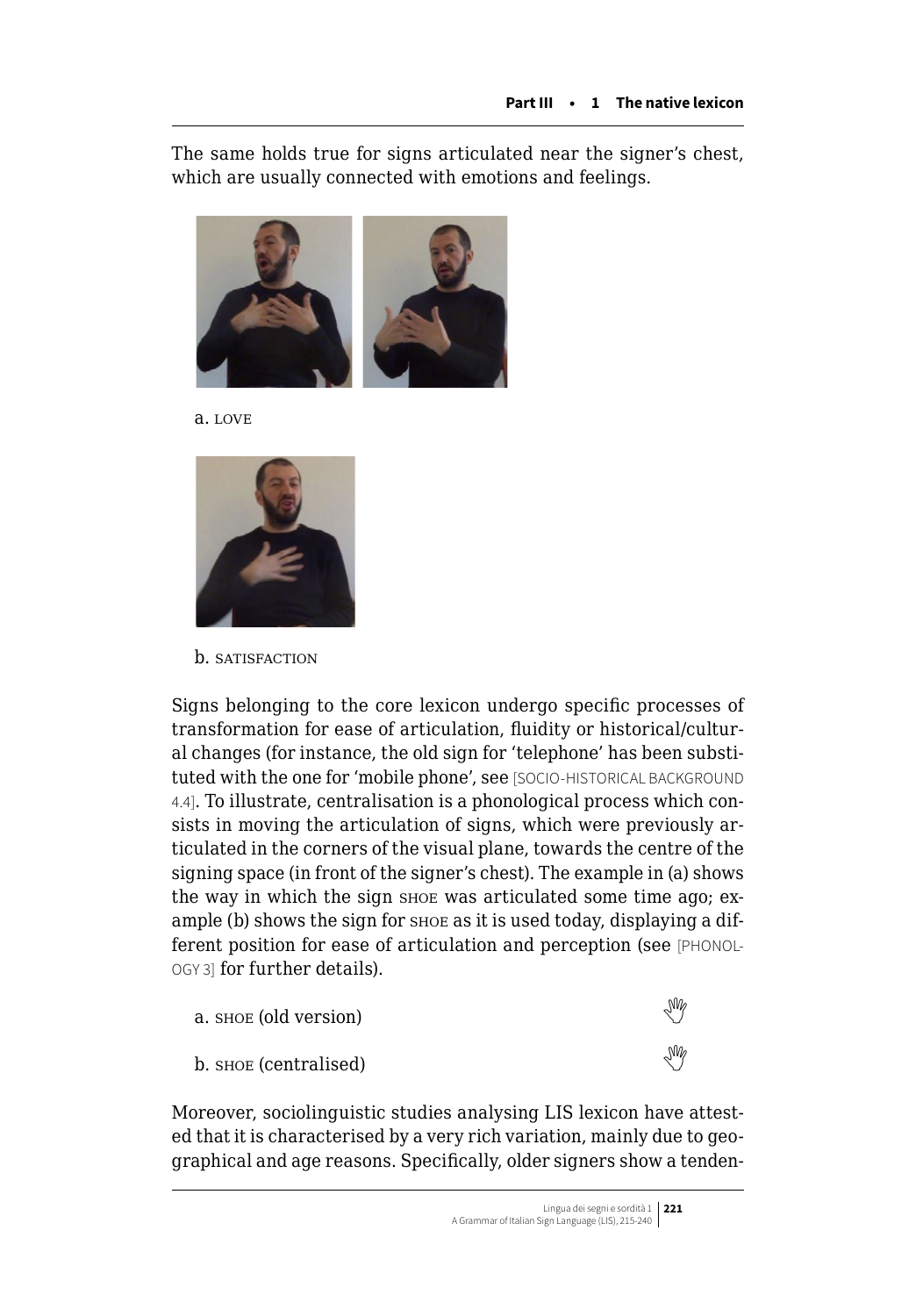cy to use more local variants than younger signers, who use the more standardised form of LIS, namely the one used in Rome. The standard variety is also more used by signers coming from central Italy rather than signers living in the north or south. The semantic domains of colour or month names are the ones showing lexical variation to a greater extent. Below we report some variants of the sign for january. Example (a) shows the most common variant form, (b) shows the variant form used in Brescia, whereas (c) is the one used in Rome.

| a. JANUARY (standard) | M |
|-----------------------|---|
| b. JANUARY (Brescia)  | ₩ |
| C. JANUARY (Rome)     | ₩ |

As for colours, we report here some variants of the sign yELLOW: example (a) shows the one used in Brescia, example (b) is the variant form used in Rome, example (c) reports the variant which is common in Bologna, and (d) shows the sign commonly used in Sicily.

| a. YELLOW (Brescia) | M |
|---------------------|---|
| b. YELLOW (Rome)    | ₩ |
| c. YELLOW (Bologna) | ₩ |
| d. YELLOW (Sicily)  | ₩ |

However, an ongoing process of standardisation seems to suggest that the variety of LIS used in Rome is considered the prestige variety, thus leading signers to conform to that and to consider it as the standard one [SOCIO-HISTORICAL BACKGROUND 4.4].

Manual signs belonging to the core lexicon can be completed with the articulation of mouth gestures displaying lexical, adverbial and syntactic functions [PHONOLOGY 1.5.1] or mouthings [PHONOLOGY 1.5.2], which are mainly employed to disambiguate homonyms and define neologisms.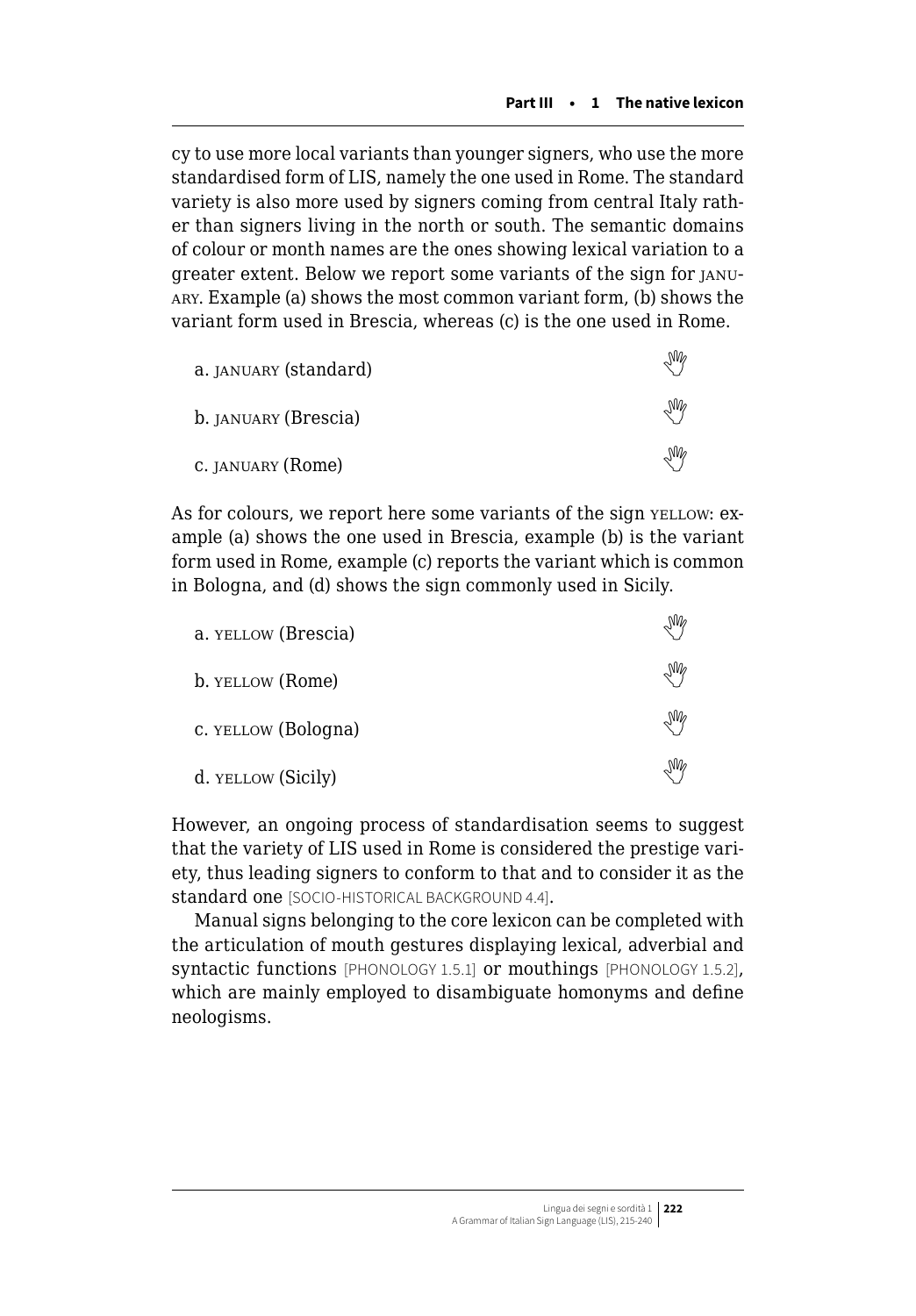## <span id="page-8-0"></span>**1.2 Non-core lexicon**

To the non-core lexicon belong signs which can be defined as being visually-motivated, in that they exploit the spatial properties of the three-dimensional space for the realisation of concepts. Therefore, they display a higher degree of iconicity despite being fully linguistic, and not gestural, elements. Considering that they usually convey much information simultaneously, they tend to be polymorphemic rather than monomorphemic constructions. Differently from core lexicon signs, which display a fixed form, non-core lexicon signs can be modified in their articulation in order to convey different meanings. The signs typically defining the non-core lexicon are classifier constructions, pointing signs, buoys and other signs whose origin is the result of visual metaphors such as metonymy and synecdoche (poetic devices using words not in their literal meaning but to refer to some other abstract concepts, discussed in [PRAGMATICS 9]). Being visually motivated, non-core lexicon signs exploit the signing space in an isomorphic and non-categorical manner in order to convey spatial descriptions.

Non-core lexicon in LIS is largely built on visual metaphors, in which iconic mapping focuses on semantic features that the source and the target domains share. Specifically, iconic features of sign language metaphors are the expressive manifestation of the blending process that occurs in the minds of the signer and the target. This kind of metaphors can occur both in formal and poetic registers, with a majority of occurrences in poetry. Being metaphors, in order to be understood interlocutors must have a comprehensive cultural knowledge of Deafness and Deaf culture. In LIS metaphors, vision plays a crucial role in that it is conceptualized as a complex tool for elaborating and transforming knowledge, and it is often found in metaphors related to mind and cognition. In general, LIS metaphors are grounded on visual and tactile experiences familiar to deaf people (see [PRAGMATICS 9] for further details).

## **1.2.1 Classifier constructions**

Classifier constructions, as extensively explored in [MORPHOLOGY 5], are morphologically complex structures consisting of a handshape that can be associated to a movement to provide information about location and motion of referents. Classifier handshapes denote both animate and inanimate entities by depicting their external characteristics of size and shape, their semantic category, how they are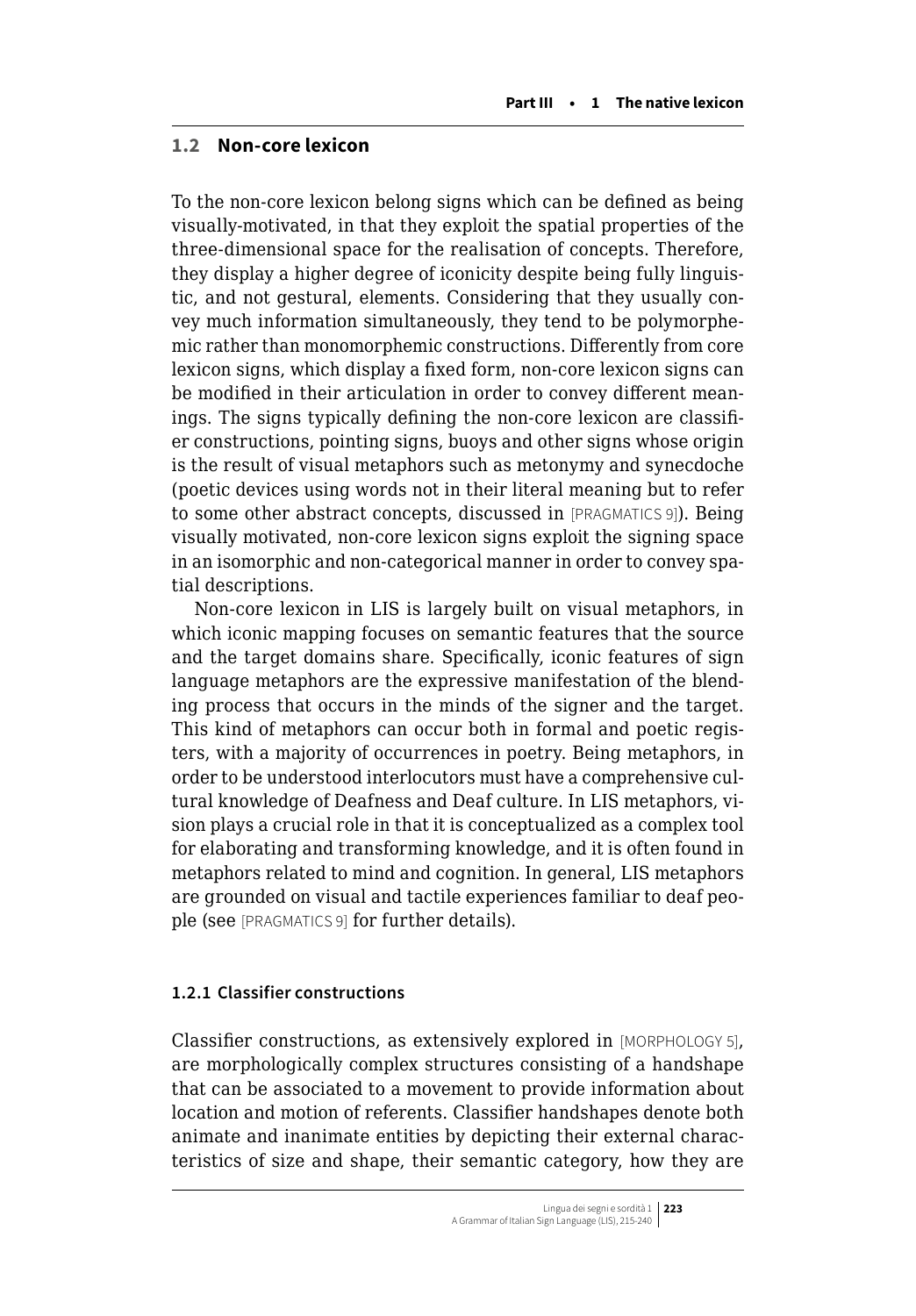handled or manipulated. The handshapes functioning as classifiers in LIS are selected from the phonological inventory of LIS [PHONOLO-GY 1.1]. Classifier constructions can exploit the signing space in an isomorphic manner in order to define spatial information about the referents they denote. In other words, they are used to locate referents as they are in the real word. We provide two examples below. In (a) the classifier conveys the position of one entity in space, whereas in (b) the two classifiers define the position of two entities simultaneously. Specifically, in (b) the non-dominant hand functions as point of reference and of location for the entity denoted by the dominant hand (the right one). The locative function is fulfilled by associating specific loci of the signing space, which correspond to loci in the real space, to the entities involved.



a. window CL(unspread 5): 'window be located' 'The window is there.'



b. dom:  $CUP$   $CL(F)$ : 'cup\_be\_located' n-dom: CL(unspread 5): 'table' 'The cup is on the table.'

In so doing, classifier constructions are visually motivated. However, it is important to stress that classifier constructions are not pantomime, rather, their use is regulated by linguistic constraints. Indeed, classifier handshapes combine with verbs of motion or location and the resulting predicate depends on the classifier handshape selected (see [SYNTAX 2.1.1.5] and [MORPHOLOGY 5.1] for details).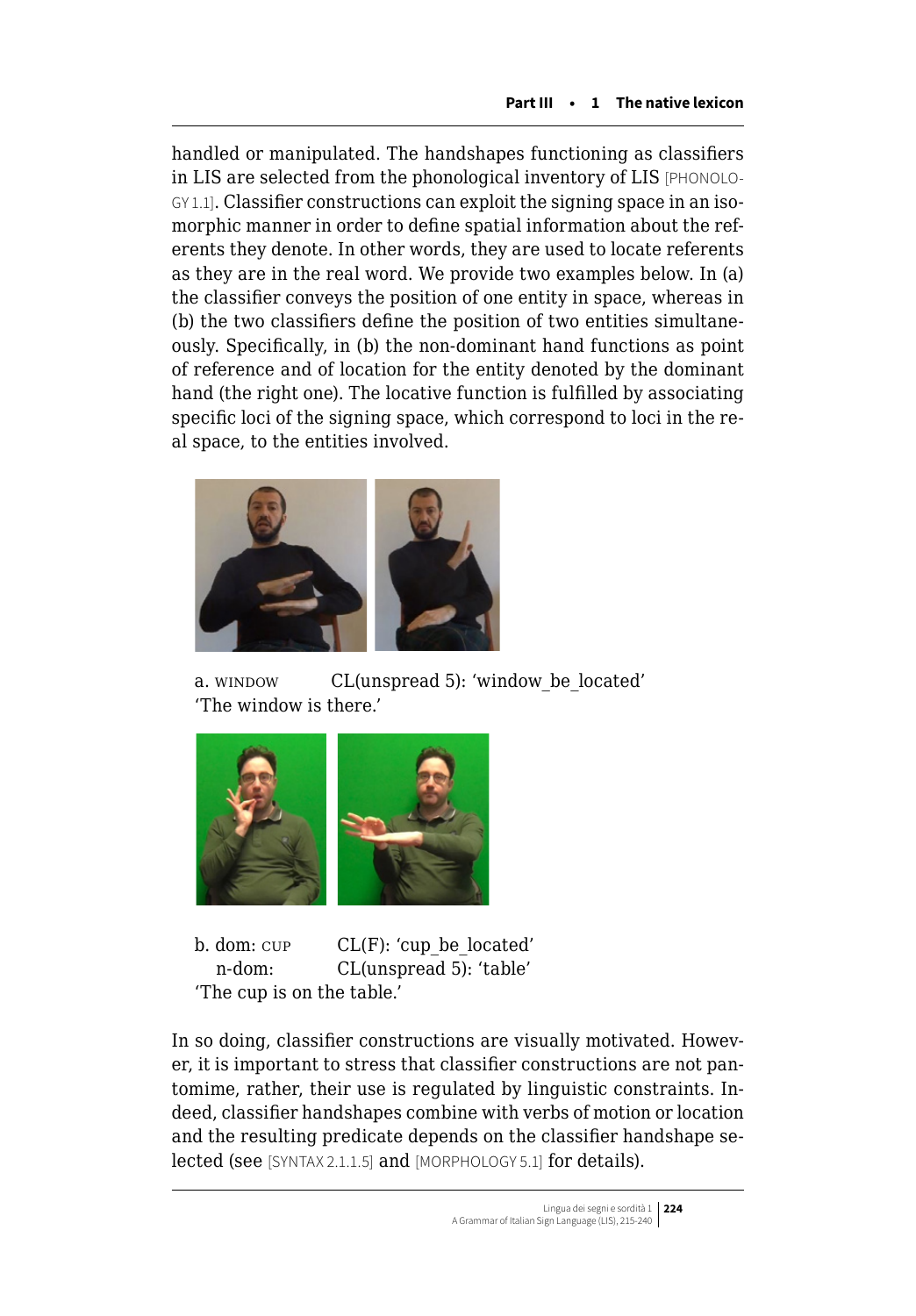## **1.2.2 Pointing**

Pointing signs are widespread in the LIS lexicon and occur in several contexts, with different morphosyntactic functions: as pronouns [LEX-ICON 3.7], determiners [LEXICON 3.6], demonstratives [SYNTAX 4.1.2], locative adverbials and agreement markers [LEXICON 3.3.4]. Even though they fulfil a wide range of functions, they have two properties in common: i) the handshape G, which can be oriented towards different directions, and ii) the fact that they associate specific points of the signing space (called *loci*) to the referents of the discourse, whatever the function they have in that specific context. Therefore, the signing space, namely the space around the signer in which signs are articulated, is crucial for the articulation of pointing signs. The signing space comprises both the signer's body and the space around her/him, in which signs are associated to loci more or less distant from the signer. The feature [+/- proximal] defines the signer [+ proximal], indicating a point on the signer's body), and the addressee [- proximal], indicating a locus of the signing space, in general in front of the signer). The feature [+/- distal] indicates a locus far from both the signer and the addressee, which is usually associated to the third person.

As we saw in the previous sections, the space can have both grammatical and topographic functions, depending on the way in which points of articulation are exploited: if they are associated to thematic roles or convey plurality, space has a grammatical function in that it allows the realisation of verbal and nominal agreement [MORPHOLOGY 3.1] and [MORPHOLOGY 4]; if loci are used to indicate the position of entities, space has a topographic function. The same holds for pointing signs: those functioning as pronouns, determiners and demonstratives associate grammatical features to the loci in space; those functioning as locative markers exploit the topographic nature of space. Below, we provide some examples of pointing signs used as determiner (a), personal pronoun (b-c), and locative marker (d).





a. TEACHER  $ix(\text{def})$ 'The teacher'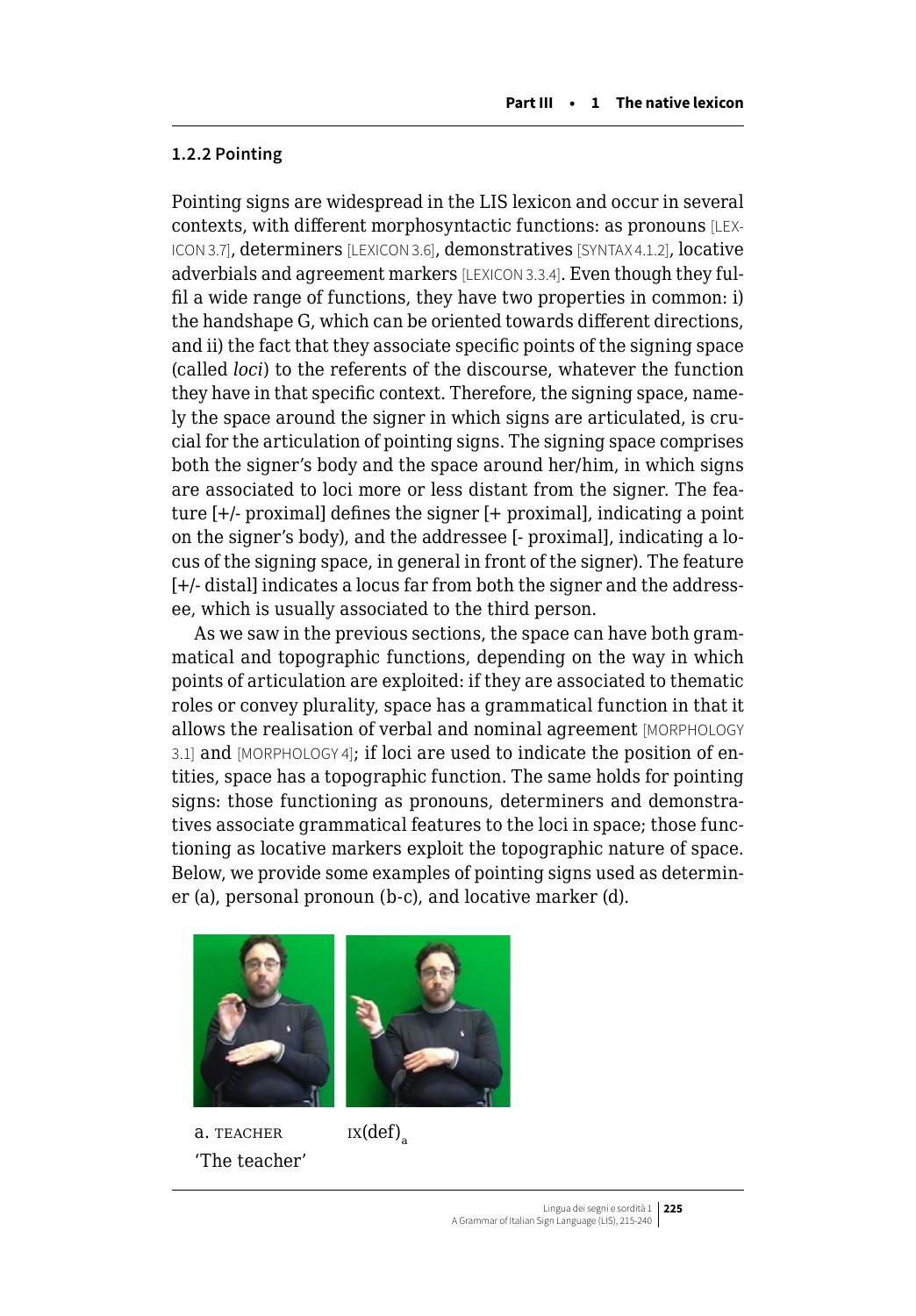





 $c.$   $IX<sub>3</sub>$ 'She/He'



d. dom:  $\,$   $\,$   $\rm{ix(loc)}_{\rm a}$ n-dom: CL(L): 'corner'<sub>a</sub> 'In the corner'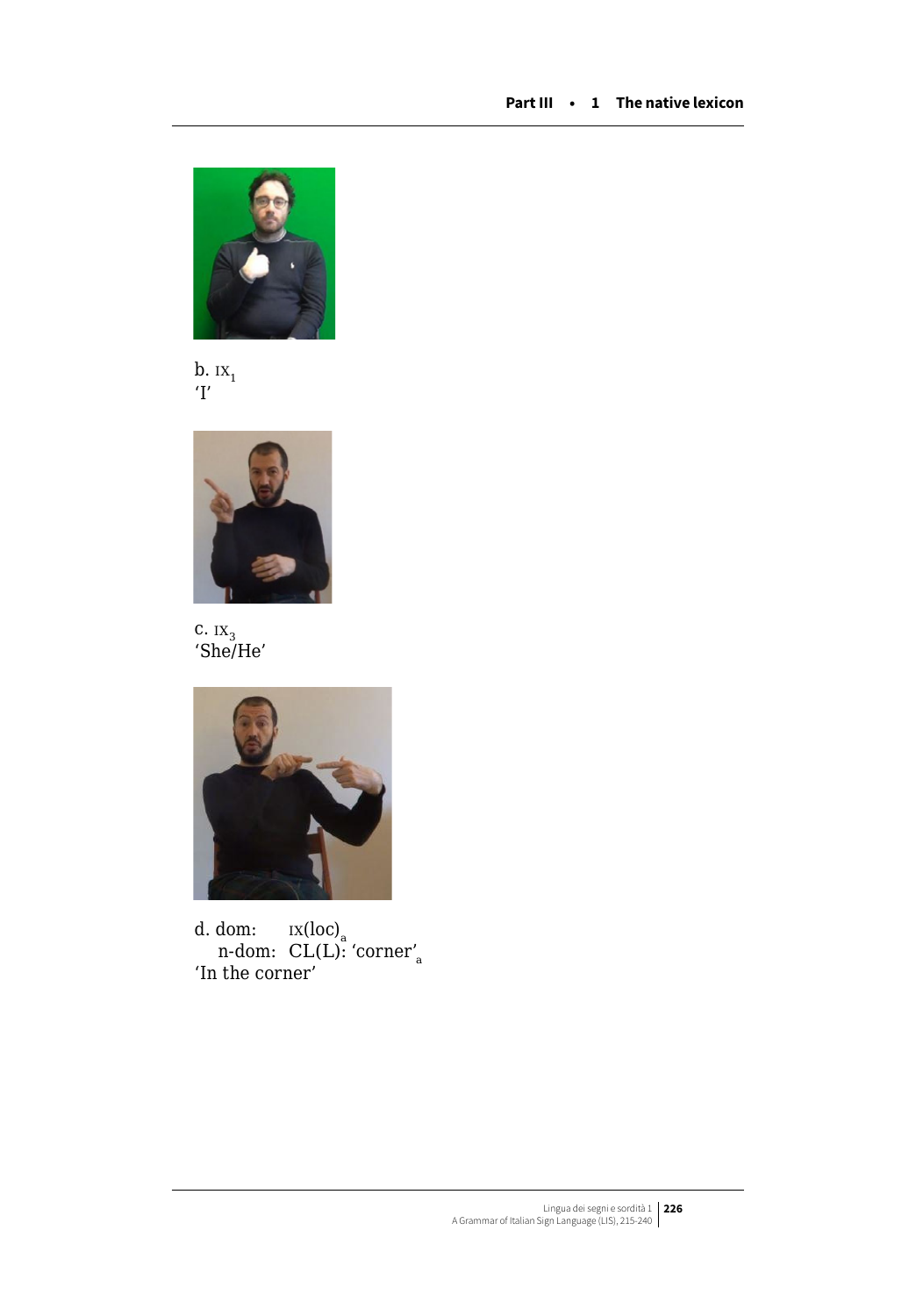## **1.2.3 Buoys**

LIS, as other sign languages, shows peculiar strategies to keep track of the referents during the discourse, thanks to its visual-gestural nature. Besides classifiers, LIS can also employ buoys [PRAGMAT-ICS 2.2.3], constructions in which the non-dominant hand remains in a stationary configuration while the dominant hand continues to sign. Therefore, the two hands are used independently and articulate two different pieces of information simultaneously. In LIS, we find several kinds of buoys, which are explored in [PRAGMATICS 2.2.3]: list buoys, pointer buoys, theme buoys and fragment buoys.

Here we provide an example of list buoy, which can be used to describe a small set of referents through a list. In the example below, the signer introduces his three brothers by listing their jobs. Specifically, the non-dominant hand keeps track of the list ensuring a coreferential link to the discourse referents, which are introduced and described with the dominant hand.

```
IX_1 brother three exist<br>dom: IX_{01} I LAV
dom: ix[thumb] lawyer ix[index] doctor ix[middle] teacher
n-dom: three----------------------------------------------------- 
'I have three brothers, the first is a doctor, the second a lawyer, 
and the third a teacher.'
```
Within the discourse, the signer may refer back to one item of the list by pointing to the finger of the non-dominant hand which were previously associated to that referent.

## **1.3 Interaction between core and non-core lexicon**

Even though it is important to distinguish between core and non-core lexicon, these two systems strongly interact in the LIS lexicon and within the discourse. Therefore, we often see processes of lexicalisation affecting the non-core lexicon to enter the core lexicon, and items from the core lexicon undergoing modification so that they behave like non-core lexicon.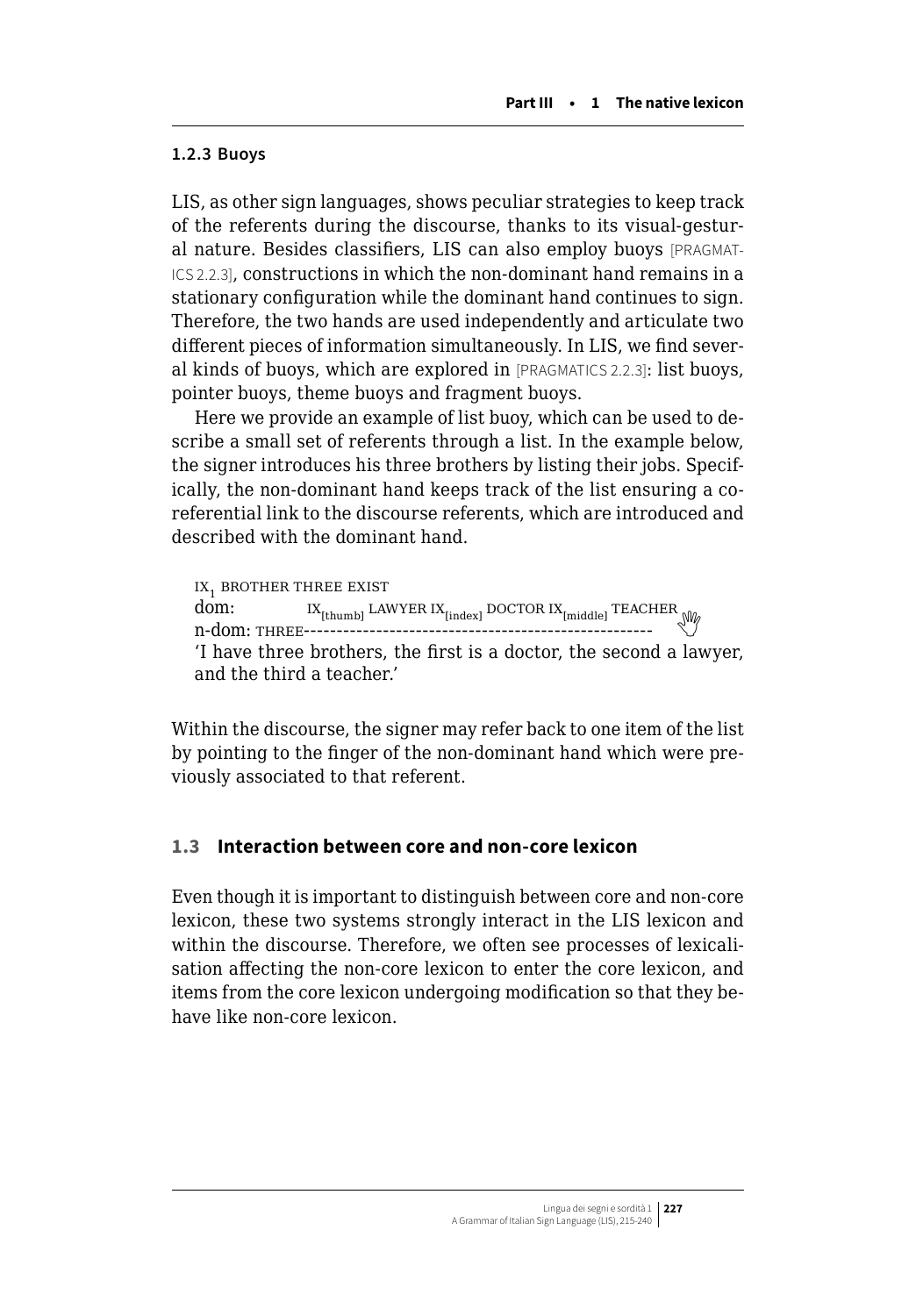## <span id="page-13-0"></span>**1.3.1 Lexicalisation processes**

Lexicalisation processes include those strategies leading to the creation of new signs starting from existing ones. The crucial point is that the semantic and formal properties of the final sign do not fully retrieve those of the constituent elements, because it has undergone a process of standardisation. These processes include compounding, conversion and derivational affixation. We provide an example for these and other strategies below.

Lexicalisation through compounding [MORPHOLOGY 1] is a process whereby a new sign is created by combining two already existing signs. Crucially, the meaning of the resulting compound is not directly derived from the meaning of the two components, namely it is non-compositional.



 $ELECTRICITY^CL(5)$ : 'type' 'Computer' (recreated from Santoro 2018, 51)

Conversion is a lexicalisation process by which an existing lexical item is assigned to a different grammatical category without displaying changes in form. This is the case with some noun-verb pairs in LIS which are homophonous (or only slightly different). The only way to identify the category of the sign is to rely on the syntactic distribution. The unmarked order in LIS is SOV [SYNTAX 2.3], therefore in the example below we distinguish the noun tailor, in subject position, from the verb sew, which follows the object clothes.

TAILORCLOTHES SEW CREATE 'The tailor sews and creates clothes.'

Derivation is a lexicalisation process which allows to derive a new lexical sign from an existing one by addition of an affix. Crucially, affixes in LIS, and in sign languages in general, are mostly simultaneous and consist of dedicated non-manual markers and/or manual modifications rather than manual sequential segments (see [MORPHOL-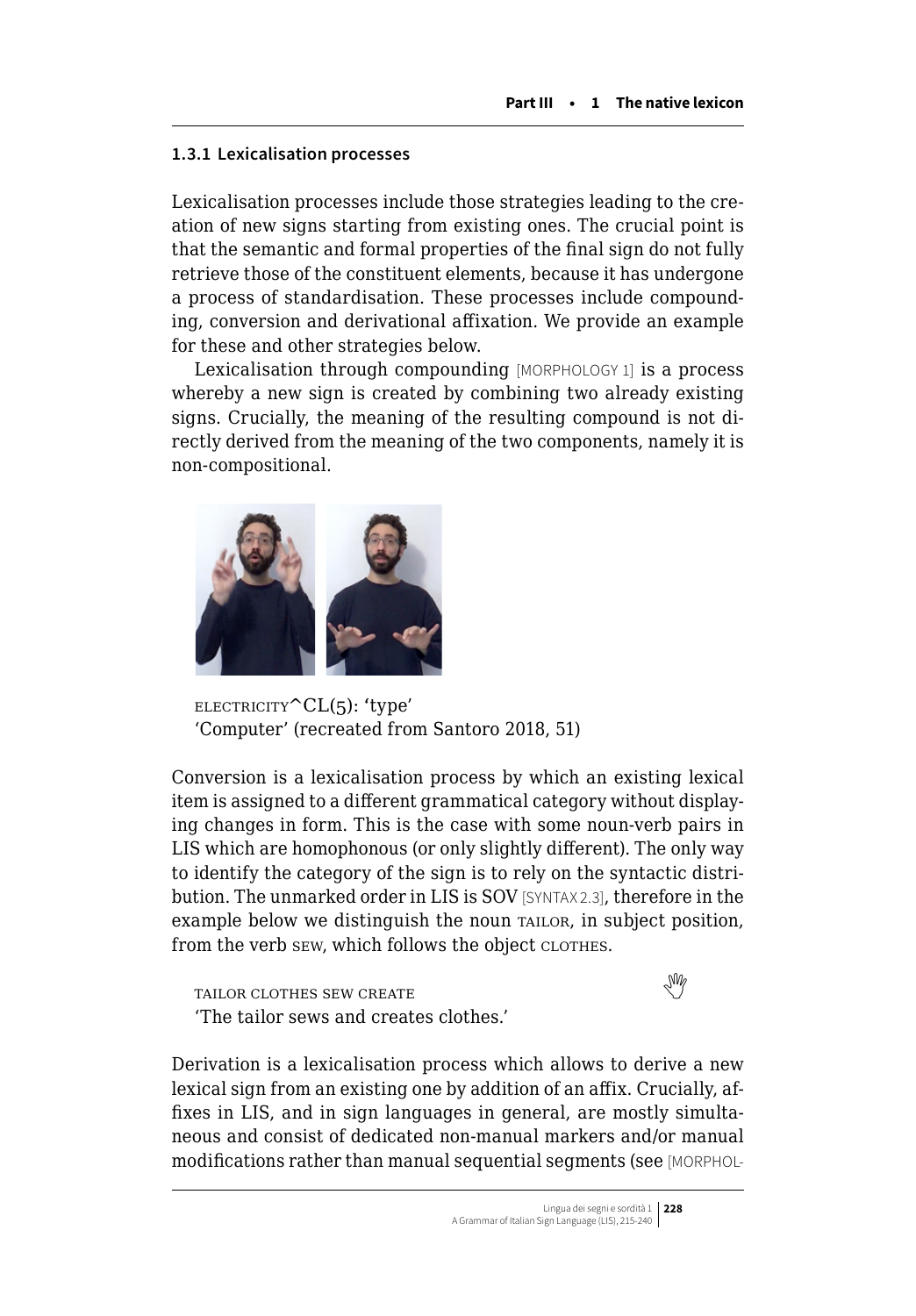OGY 2] for details). A very common process is the derivation of action verbs from object nouns. In LIS, this process can exploit morphological strategies such as the articulation of dedicated non-manual markers combined with the modification of the movement component of the sign. In the examples below, we see that the verb DRIVE (a) displays a longer movement with respect to the noun car (b), whose movement is shorter and restricted. Moreover, the verb occurs with the non-manuals lips protrusion (lp) and puffed cheeks (pc) which are usually found with verbs (see [LEXICON 3.1.1.] and [MORPHOLOGY 2.1.2.1.] for further details).

| pc       |  |
|----------|--|
| a. DRIVE |  |
| b. CAR   |  |

New signs can also be created *ad novo*. For instance, the sign for NET-FLIX (a modern streaming service) was created after a discussion on Facebook among LIS native signers. Several signs were proposed and ultimately the one illustrated below, which resembles the first letter of the word 'Netflix', was chosen.

netflix $\mathbb{W}$ 

Numbers also play a role in the formation of signs. For example, the sign week (Ita. *settimana*), is a two-handed sign combining 5 and L handshapes, which taken together correspond to the number seven (Ita. *sette*). The combination of these two handshapes results in a new sign with independent meaning, i.e. 'week'.



week (based on Bertone 2011, 86)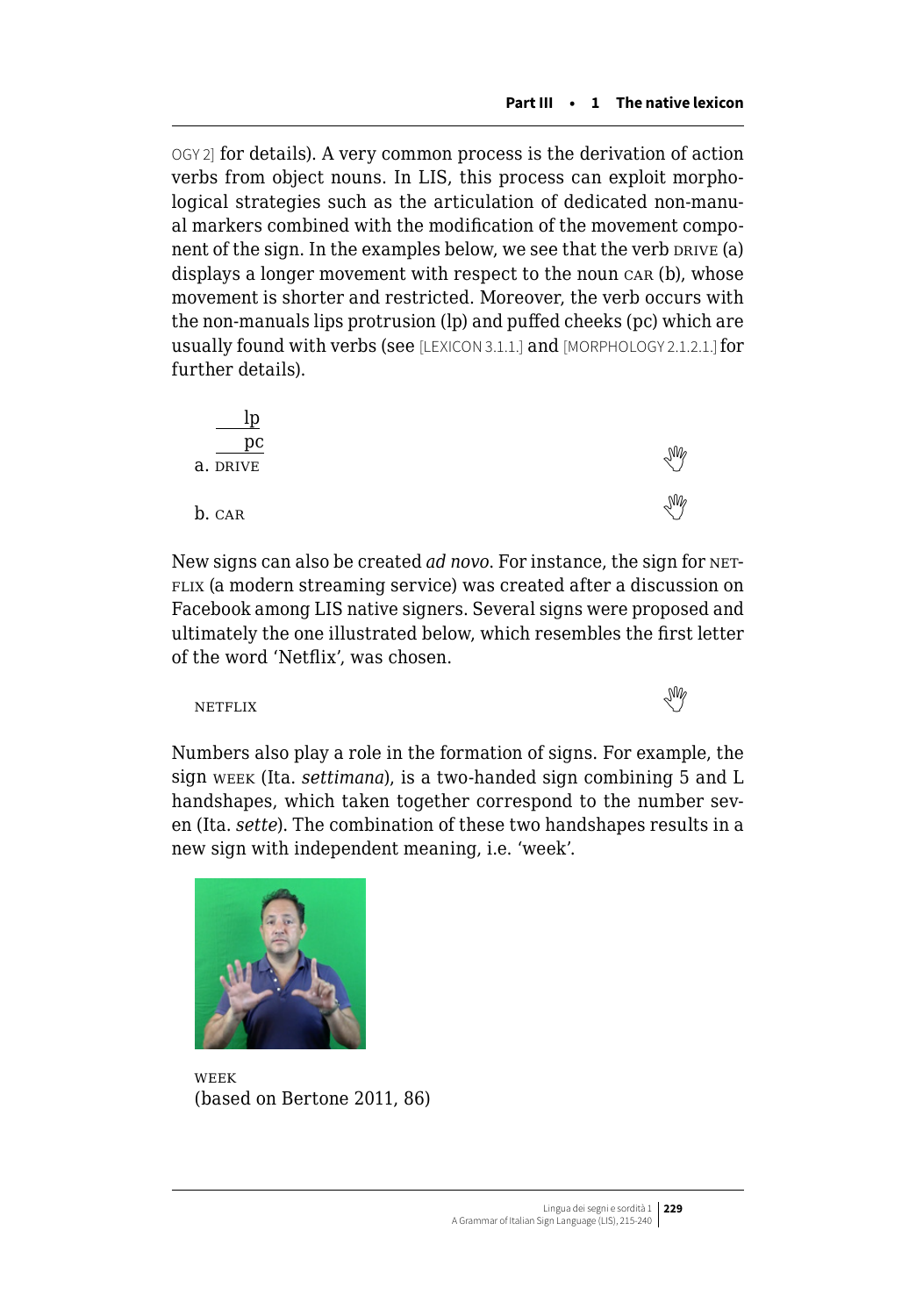The aforementioned processes of lexicalisation can also involve signs belonging to the non-core lexicon.

Very productive is the process of conversion leading classifiers to become fully lexical signs. For instance, the sign for suitcase or bag origins from the correspondent handling classifier displaying the closed 5 handshape. Now this very same handshape is the lexical sign for 'bag' or 'suitcase'. In the example below, the sign is twohanded because it refers to two suitcases.



dom: SUITCASE n-dom: SUITCASE 'Two suitcases'

The G handshape has become the lexical sign for some objects with a narrow shape like KNIFE and TOOTHBRUSH.



**TOOTHBRUSH** 

The same lexicalisation process of conversion can also affect pointing signs, which gain an independent meaning and become lexical signs. The most common process regards deictic pointing signs which are the lexical signs for NOSE (a), MOUTH (b), and EYES (c).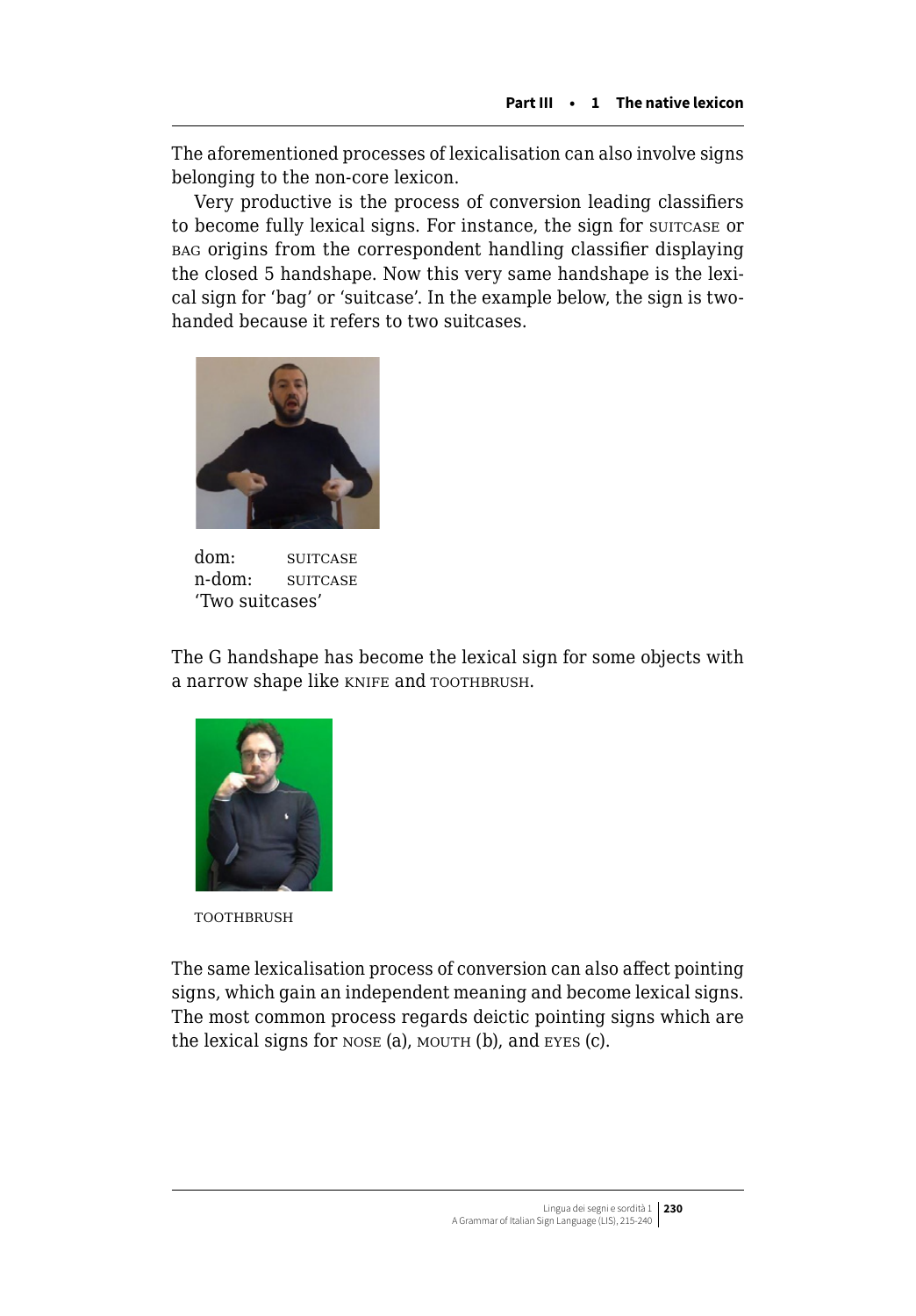

a. nose



b. MOUTH



c. eyes 'Eyes'

The same happens for time adverbs such as  $T$ ODAY (a), YESTERDAY (b), and TOMORROW (c).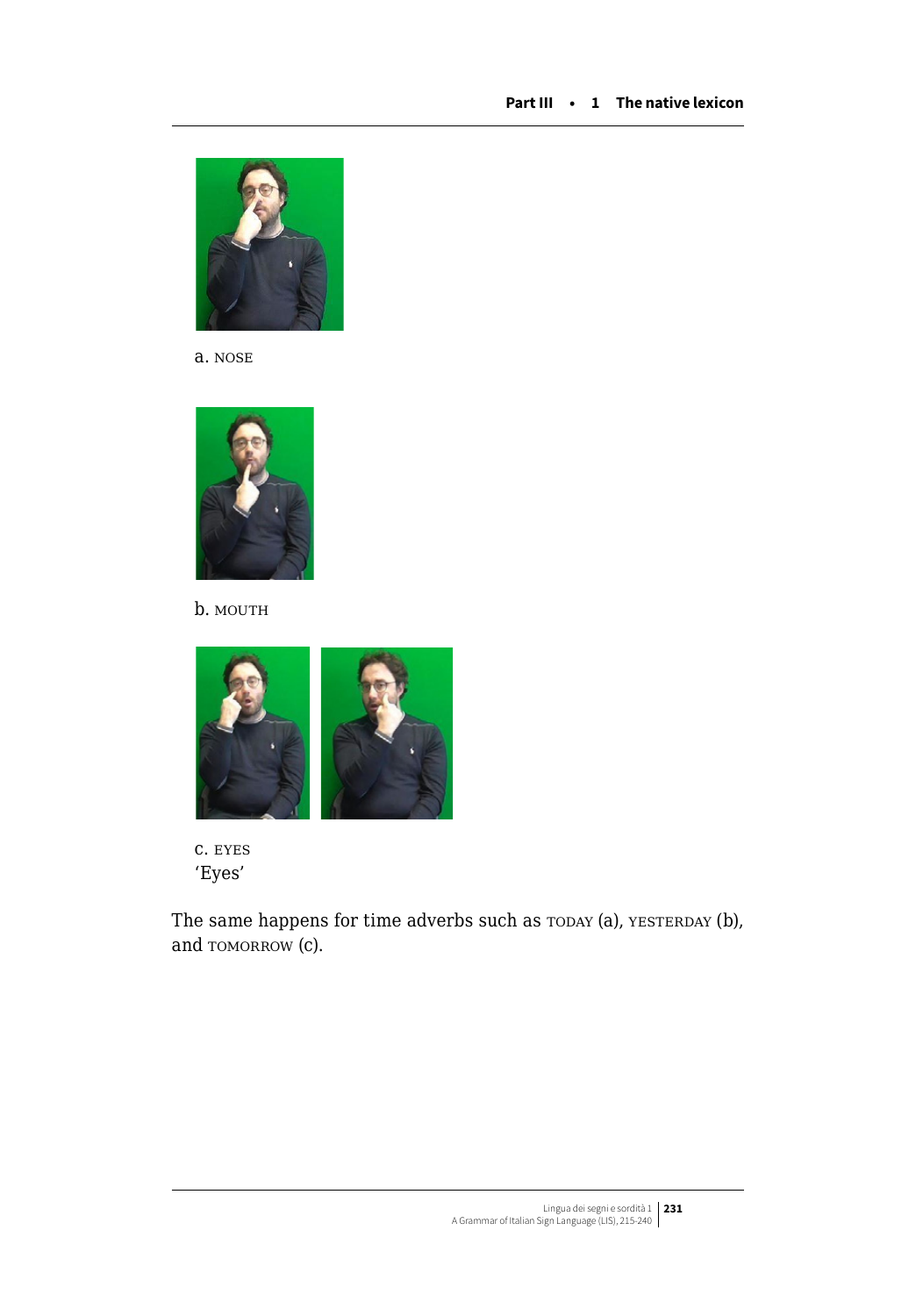

a. TODAY



b. YESTERDAY



c. tomorrow

The lexicalisation process affecting classifier constructions and pointing signs bring them to conform to the morpho-phonological requirements of the language, and the outcome is usually a monosyllabic sign, with an independent meaning.

Classifiers and pointing signs can also be involved in the formation of compounds. In (a) we show the sign for 'smart', which is formed by the sign HEAD (i.e. a lexicalised pointing sign), and the Y classifier handshape conveying the concept of a large amount; in (b) we provide the sign for school, which consists of two meaningful parts: the sign write and the entity classifier denoting a piece of paper. The two compounds are the result of a lexicalisation process in that the two classifier handshapes have lost their independent meaning, resulting in a single lexical unit with a stable and specific meaning.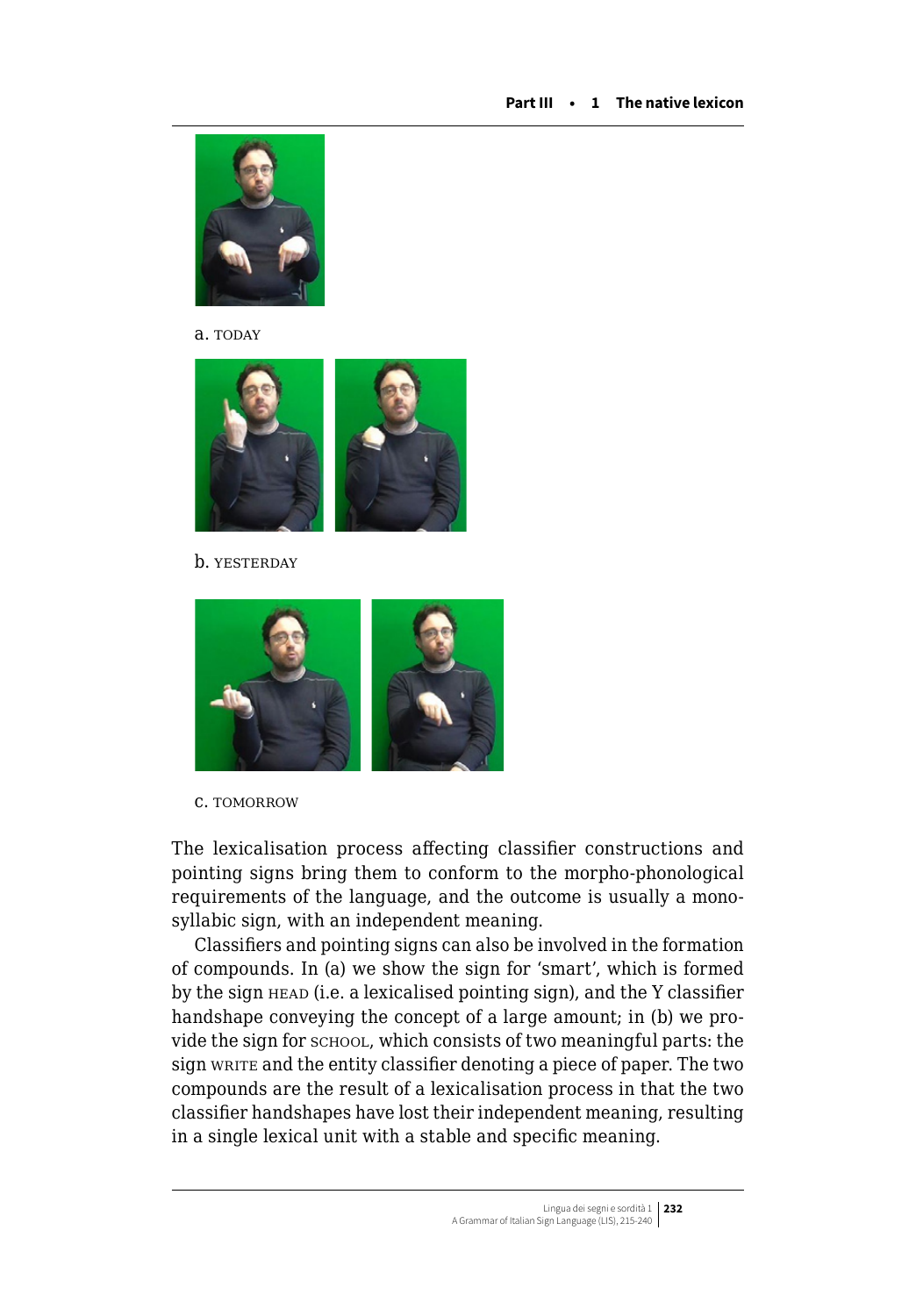

a.  $HEAD^CL(Y)$ : 'a lot' 'Smart' (recreated from Battaglia 2011, 198)

```
 write(h1)^CL(unspread 5): 'paper'(h2)
'School'
```
Buoys can undergo lexicalisation as well. Recall that buoys associate different referents with the fingers of the non-dominant hand, thus allowing to make lists (among other functions). This is reflected in the LIS signs how\_many (a) and last (b), which most likely represent the lexicalisation of list buoys. These are illustrated below.

| a. HOW MANY | M          |
|-------------|------------|
| b. LAST     | $\sqrt{M}$ |

## **1.3.2 Modification of core lexicon signs**

The previous paragraph has listed the processes, affecting both core and non-core signs, leading to lexicalisation, which implies i) non-compositional meaning; ii) a lesser degree of iconicity; iii) standardisation.

The present section, instead, concerns a different process affecting LIS lexicon that can be considered the reverse of lexicalisation. This is referred to as 'delexicalisation' and indicates the possibility for core-lexical signs to display modifications typical of non-core lexical signs, such as exploiting the topographic function of the signing space or being more visually-motivated. Since these mechanisms are widespread, it is important to identify them in order to isolate the citation form of the sign. We provide some explanatory examples of delexicalisation processes in LIS below.

The most common process of delexicalisation concerns the use of the signing space with a topographic function [PRAGMATICS 8.1.2]. Specifically, signs articulated in the neutral space can be displaced to convey information of localisation and spatial distribution. In so do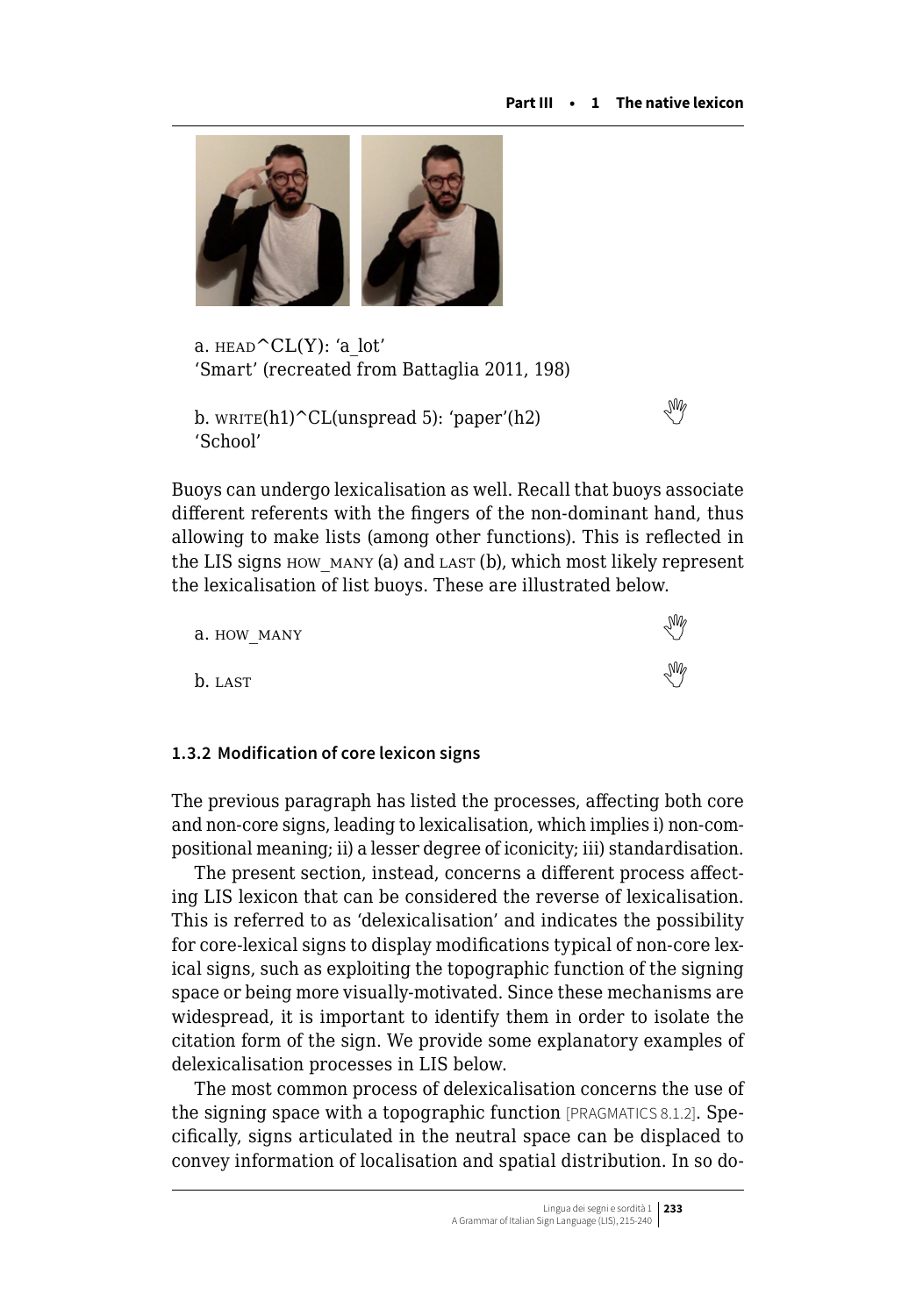ing, the signing space represents how entities are localised in the real word, thus the points of articulation of signs are isomorphic to the positions of the referents. In the example below, the signer displaces the sign box in order to convey the position of the three different boxes.

 $box_{\circ}$  box<sub>b</sub> box<sub>c</sub> **CARD** 'A box on the right, one in the middle, and one on the left.'

Core-lexical signs can also change to include specific information such as size and shape. As we can see in the examples below, the articulation of the sign tie, provided in (a) in its citation form, can be modified to specify size, as illustrated in (b). Specifically, big size is conveyed by modifying the handshape and articulating specific nonmanual markers consisting in furrowed eyebrows (fe) and teeth on the lower lip (tl). For further details see [MORPHOLOGY 2.2.1].



a. tie (recreated from Petitta et al. 2015, 160)



tl fe b. TIE 'Big tie' (recreated from Petitta et al. 2015, 160)

Name signs [LEXICON 3.1.2] are a special kind of delexicalisation since the lexical signs selected as name signs are devoid of their semantic content to become proper names identifying specific individuals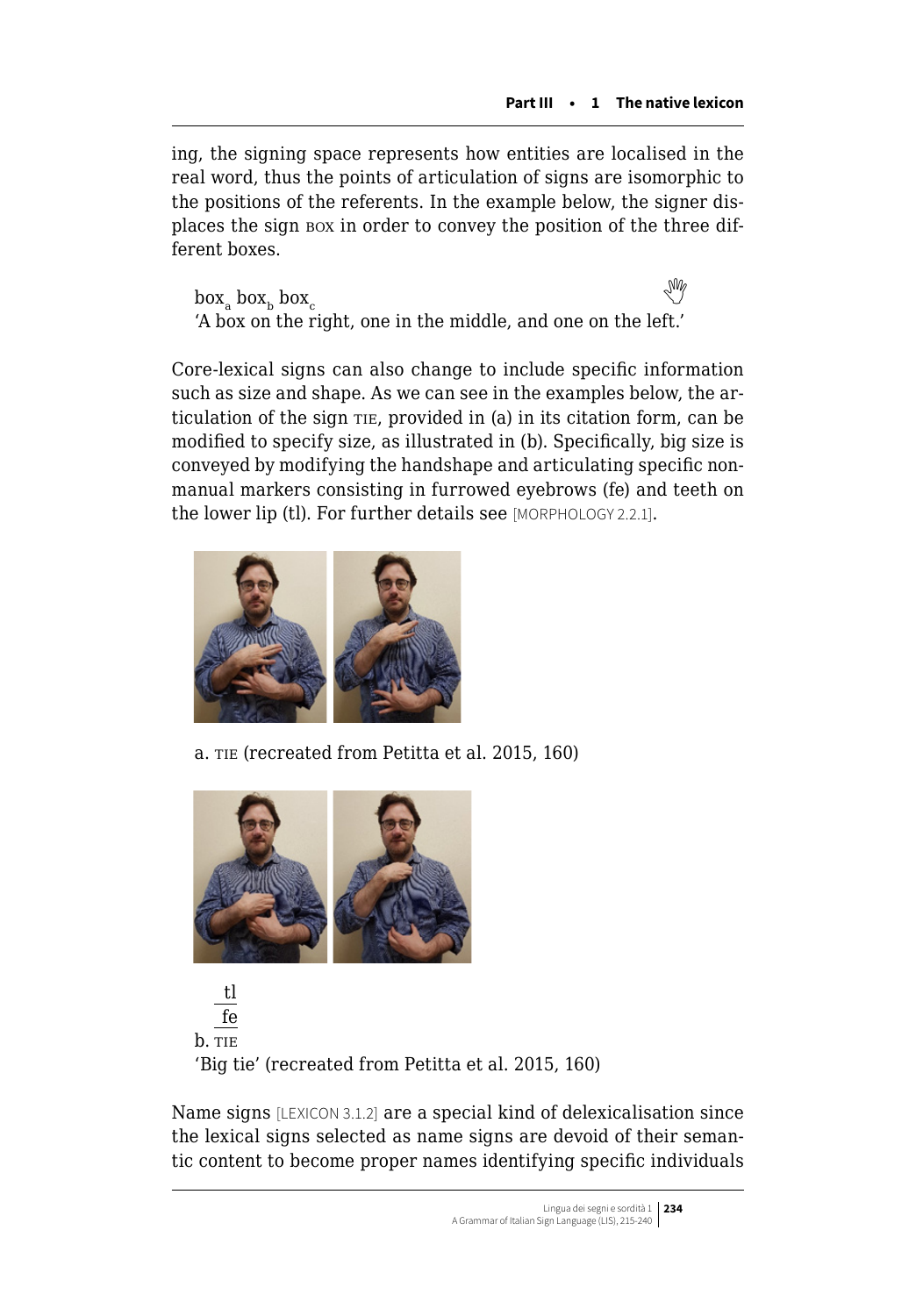(or classes of individuals) rather than classes of entities. One very common example in LIS is the sign for FLOWER, which often becomes the name sign of women called *Margherita* 'daisy', thus referring to a specific individual rather than a flower.



**MARGHERITA** 

One further process of delexicalisation is the metaphorical use of core-lexical signs, typically found in poetry and narrative. In such instances, the meaning of the sign is extended to more abstract interpretations. The example in (a) below is an excerpt of the poetry *Grazie* 'Thanks' by Rosaria and Giuseppe Giuranna (2002). The sign perceive is signed higher, in correspondence of the forehead (a), rather than in front of the signer's eyes as in its citation form (b), to convey the meaning 'to perceive with mind's eyes'. In so doing, the metaphor maps the domains of vision and cognition, which are often related in LIS metaphors. Sign language metaphors build on the shared cultural and linguistic knowledge of the Italian Deaf community. The reader is referred to [SOCIO-HISTORICAL BACKGROUND 2.3] for details about metaphors in poetry and narrative.

a.PERCEIVE<sub>Ibiobl</sub>  $\mathbb{N}$ <sub>2</sub> 'To perceive with mind's eyes' (recreated from Giuranna & Giuranna 2002, *Grazie*)

b.PERCEIVE (citation form)

It is important to distinguish the instances above from core lexical signs whose meaning originates from a metaphor [LEXICON 1.3.1]. For instance, in LIS we find many signs originating from the metaphor of the mind as a container. For this reason, signs referring to the domain of cognition such as know, UNDERSTAND, IGNORANT, FORget, learn are signed near or on the forehead. We provide an example below for clarity.

understandwhen the contract of the contract of the contract of the contract of  $\mathbb{W}$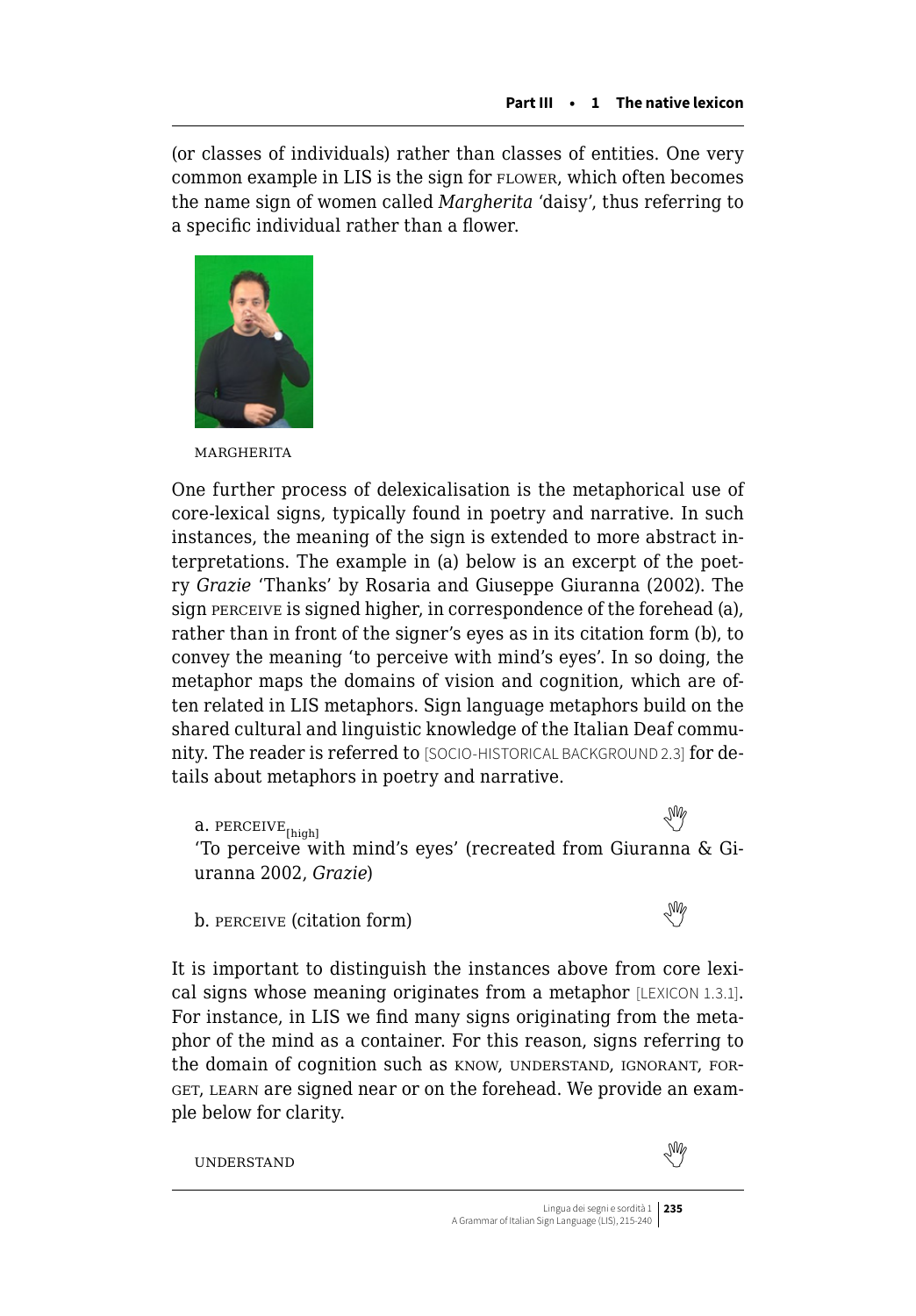## **1.3.3 Simultaneous constructions and use of the non-dominant hand**

As we have seen in [PHONOLOGY 1.4] and [LEXICON 1.1], signs belonging to the core lexicon of LIS can be one- or two-handed. As far as twohanded signs are concerned, some of them are the result of lexicalisation [LEXICON 1.3.1] or simultaneous compounding [MORPHOLOGY 1.1.2]. We provide an illustrative example below.



TE A

As we can see in the example above, the sign for TEA is the combination of two entity classifiers: the non-dominant hand (right hand) represents the cup, whereas the dominant hand (left hand) encodes a handle classifier indicating the dipping of the tea bag. The meaning of this two-handed sign is not 'dipping a tea bag into the cup'. This is because this simultaneous construction is lexicalised, and the final meaning 'tea' is derived from the combination of the two parts.

However, these signs must be distinguished from other simultaneous two-handed constructions, which are active in LIS beyond the lexicon. Specifically, in these constructions the two hands encode two different referents or fulfil two different syntactic functions. We discuss these constructions below.

One very typical kind of simultaneous construction involves classifier handshapes. Specifically, we consider to classifier predicates [MORPHOLOGY 5], which refer to different entities simultaneously providing information about their motion or location within the signing space. Example (a) below shows a complex simultaneous construction in which the dominant (right hand) and non-dominant hand (left hand) refer to two different entities (a child and a fence, respectively) and the non-manual markers convey information about the way in which the action of climbing over the fence is happening, namely 'with difficulty'. The movement applied to the dominant hand shows how the child moves to climb over the fence. In (b), instead, the two hands encode the location of two different entities, a lamp (right hand) and a library (left hand). The position of the hands in space indicates that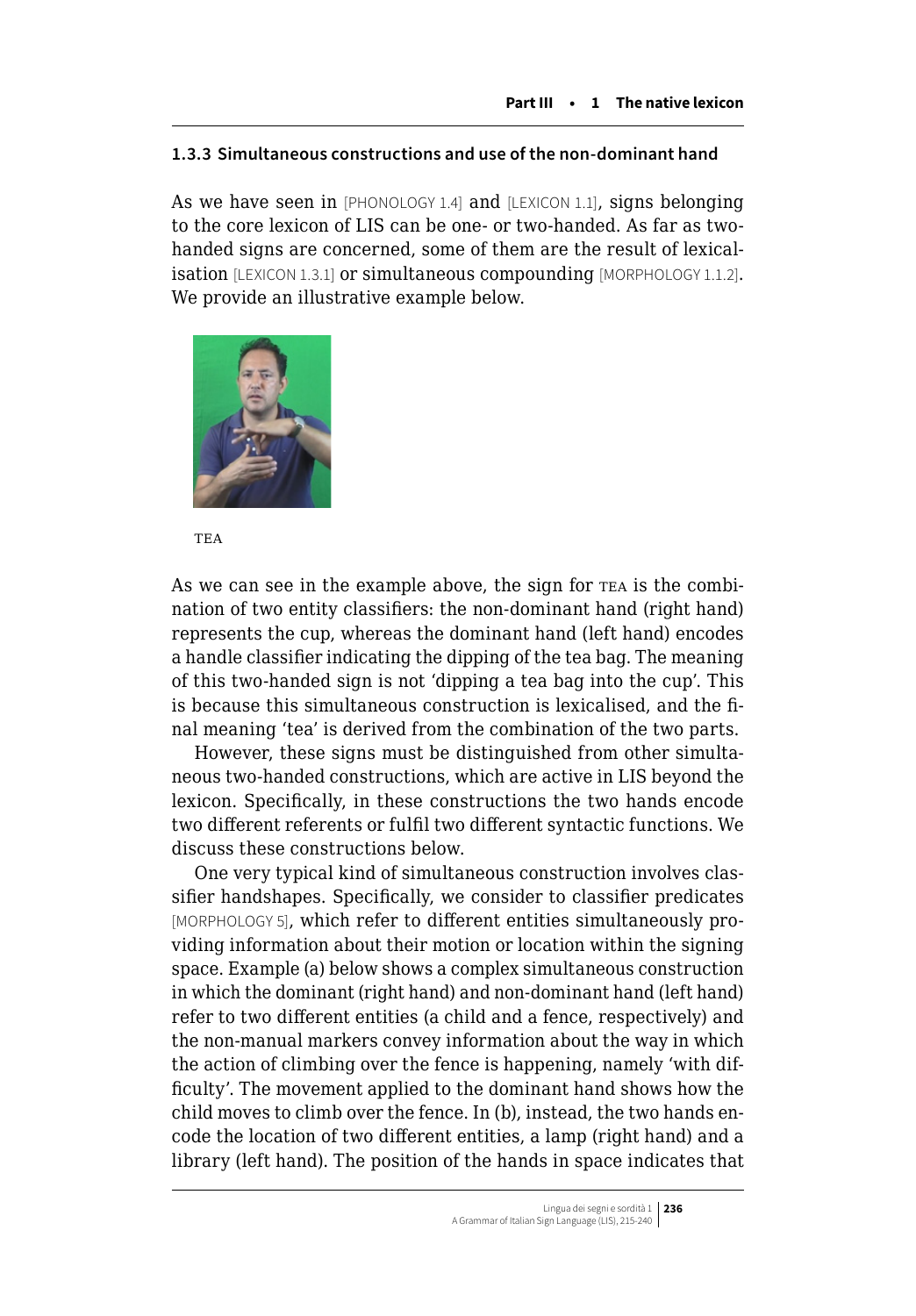the two entities are positioned closed to each other. Here, non-manuals (squinted eyes 'sq' and wrinkled nose 'wrn') convey proximity of the two entities [MORPHOLOGY 2.2.3].



sq tp

a. dom: CL(curved open V): 'person\_climb\_over' n-dom: CL(4): 'fence be located' '(The child) climbs over the fence with difficulty.'





b. dom: CL(G): 'lamp\_be\_located' n-dom: CL(unspread 5): 'bookcase be located' 'The lamp is next to the bookcase.'

Another very common process concerns the possibility of using the two articulators independently, similarly to what happens in buoys [LEXICON 1.2.3]. In these constructions, the non-dominant hand maintains the referent in the background, while the dominant hand keeps signing. In the example below, the non-dominant hand (left hand) maintains the sign BRICK, while the dominant hand (right hand) articulates the verb see. Despite the simultaneity with which the two signs are articulated, the resulting construction is not a two-handed lexical sign, but rather a complex simultaneous construction.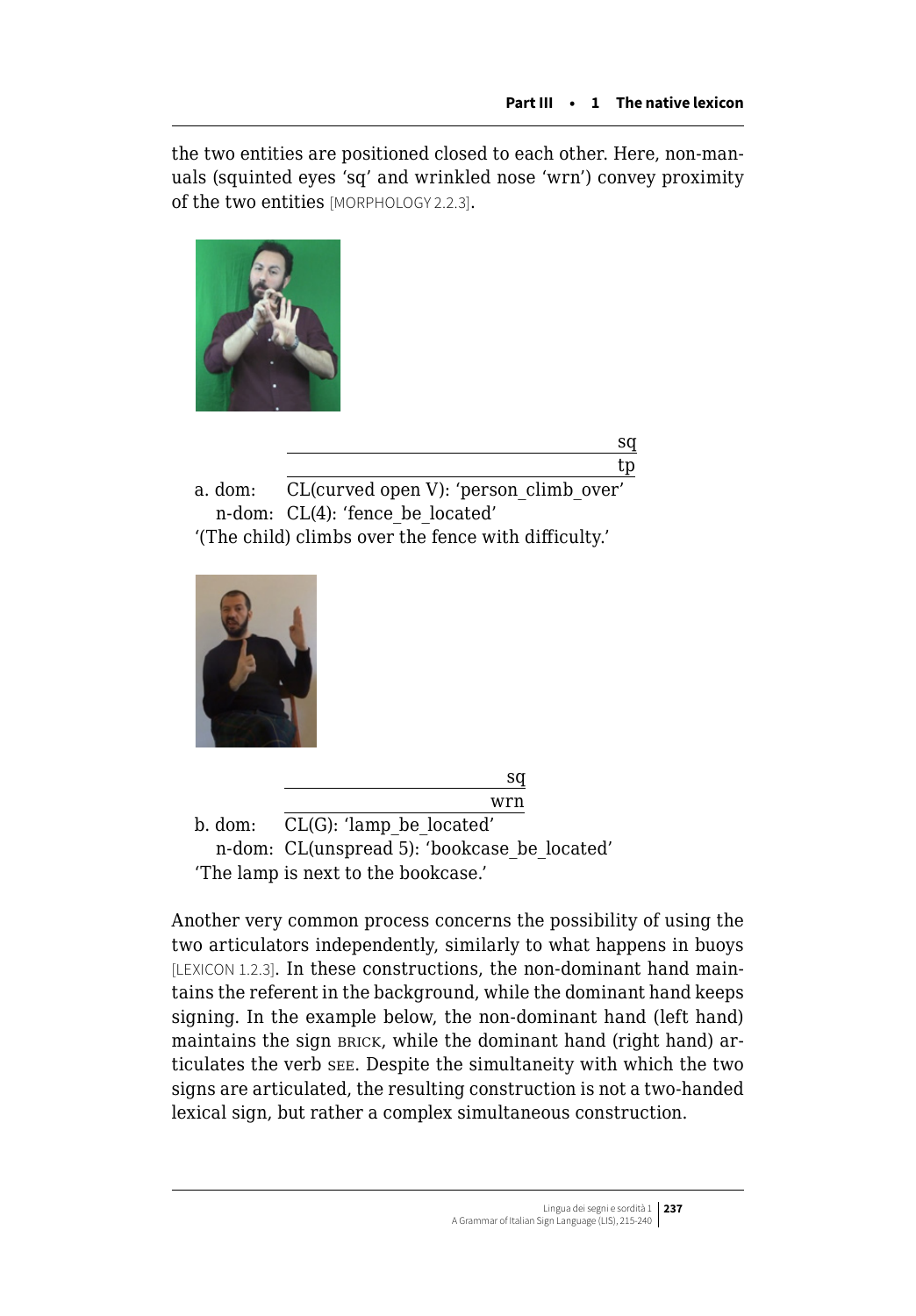

dom: SEE n-dom: BRICK 'The brick is visible.'

Other illustrative examples of simultaneous two-handed non-lexical constructions are cases in which the two manual articulators encode two different syntactic functions [SYNTAX 4.1.1.2]. In the example below, the noun and its modifiers are expressed by the dominant hand, whereas the definite article is simultaneously expressed by the nondominant hand.

re sq rs: child dom: CHILD<sub>a</sub> HAIR BLACK WALK DAD GO  $\frac{100 \text{ m}}{100 \text{ m} \cdot \text{K}}$  $\frac{100 \text{ m}}{100 \text{ m} \cdot \text{K}}$  $\frac{100 \text{ m}}{100 \text{ m} \cdot \text{K}}$  in  $\frac{100 \text{ m}}{100 \text{ m} \cdot \text{K}}$  in  $\frac{100 \text{ m}}{100 \text{ m} \cdot \text{K}}$ 'The kid with black hair left whining and went to his dad.'

## **Information on Data and Consultants**

The descriptions in this chapter are based on the references below. For information on data and consultants see the references. The video clips and images exemplifying the linguistic data have been produced by LIS native signers involved in the SIGN-HUB Project.

## **Authorship Information**

Elena Fornasiero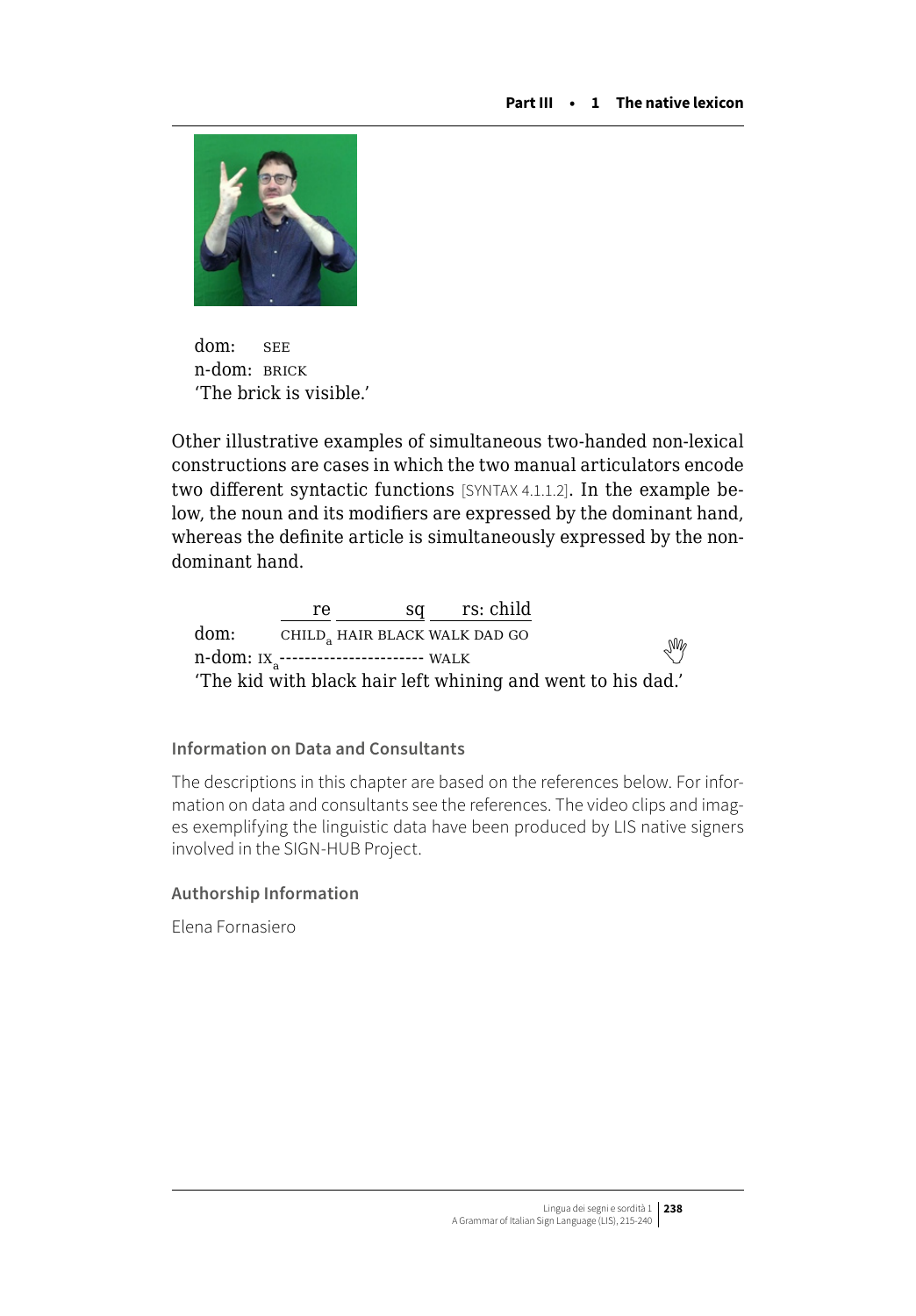## **References**

- Amorini, G.; Lerose, L. (2012). *Studi linguistici in Lingua dei Segni Italiana (LIS). Analisi fonologica e le funzioni deittiche ed avverbiali, e aspetti metaforici in parametri formazionali* [PhD dissertation]. Klagenfurt: Alpen-Adria-Universität, (300-323) [1.2.2], [1.3.1]
- Bagnara, C.; Corazza, S.; Fontana, S.; Zuccalà, A. (2008). *I segni parlano. Prospettive di ricerca sulla Lingua dei Segni Italiana*. Milano: Franco Angeli. [1.1]
- Battaglia, K. (2011). "Variazione lessicale e fonologica nella LIS". Cardinaletti, A.; Cecchetto, C.; Donati, C. (a cura di), *Grammatica, lessico e dimensioni di variazione nella LIS*. Milano: Franco Angeli, 189-203. [1.1]
- Battaglia, K.; Cardinaletti, A.; Cecchetto, C.; Donati, C.; Geraci, C.; Mereghetti, E. (2012). "La variazione nel lessico della lingua dei segni italiana". *Atti del XLIV Congresso Internazionale della SLI, Lessico e Lessicologia* (Viterbo, 27- 29 settembre 2010). [1.1]
- Bertone, C. (2005). "Nascita ed evoluzione dei segni". *La voce silenziosa dell'Istituto dei Sordomuti di Torino*, 29(IX), 7-22. [1.1], [1.3.1]
- Bertone, C. (2011). *Fondamenti di grammatica della lingua dei segni italiana*. Milano: Franco Angeli. (59-82) [1.2.1], (116-32) [1.2.2], [1.3.1]
- Bertone, C.; Cardinaletti, A. (2011). "Il sistema pronominale della lingua dei segni italiana". Cardinaletti, A.; Cecchetto, C.; Donati, C. (a cura di), *Grammatica, Lessico e Dimensioni di Variazione nella Lingua dei Segni Italiana*. Milano: Franco Angeli, 145-60. [1.2.2]
- Borghi, A.M.; Capirci, O.; Gianfreda, G.; Volterra, V. (2014). "The Body and the Fading Away of Abstract Concepts and Words: A Sign Language Analysis". *Frontiers in Psychology*, 5, 811. [1.3.2]
- Calderone, C. (2014). *Segni di poesia* [MA dissertation]. Bologna: Università di Bologna. [1.3.2]
- Corazza, S. (1990). "The Morphology of Classifier Handshapes in Italian Sign Language (LIS)". Lucas, C. (ed.), *Sign Language Research: Theoretical Issues*. Washington D.C.: Gallaudet University Press, 71-82. [1.2.1]
- Girardi, P. (2000). "Come nasce il segno". Bagnara, C.; Chiappini, G.; Conte, M.P.; Ott, M. (a cura di), *Viaggio nella città invisibile = Atti del 2° Convegno nazionale sulla Lingua Italiana dei Segni*. Pisa: Edizioni del Cerro, 140-50. [1.1]
- Giuranna, R.; Giuranna, G. (2002). *Sette poesie in Lingua dei Segni Italiana (LIS)*. Pisa: Edizioni del Cerro. [1.3.2]
- Mazzoni, L. (2008). *Classificatori e impersonamento nella lingua dei segni italiana*. Pisa: PLUS-Pisa University Press.
- Petitta, G.; Di Renzo, A.: Chiari, I. (2015). "Evaluative Morphology in Sign Languages". Grandi, N.; Körtvélyessy, L. (eds), *Edinburgh Handbook of Evaluative Morphology*. Edinburgh: Edinburgh University Press Ltd, 155-69.  $[1.3.2]$
- Pietrandrea, P. (2002). "Iconicity and Arbitrariness in Italian Sign Language". *Sign Language Studies*, 2(3), 296-321. [1.1]
- Pizzuto, E.; Rossini, P.; Russo, T.; Wilkinson, E. (2005). "Formazione di parole visivo-gestuali e classi grammaticali nella Lingua dei Segni Italiana (LIS): dati disponibili e questioni aperte". Grossmann, M.; Thornton, A. (a cura di), *La Formazione delle parole = XXXVII Congresso internazionale di studi della Società di Linguistica Italiana* (S.L.I.). Roma: Bulzoni, 443-63. [1.1]
- Radutzky, E. (2009). "Il cambiamento fonologico storico della Lingua dei Segni Italiana". Bertone, C.; Cardinaletti, A. (a cura di), *Alcuni capitoli della*